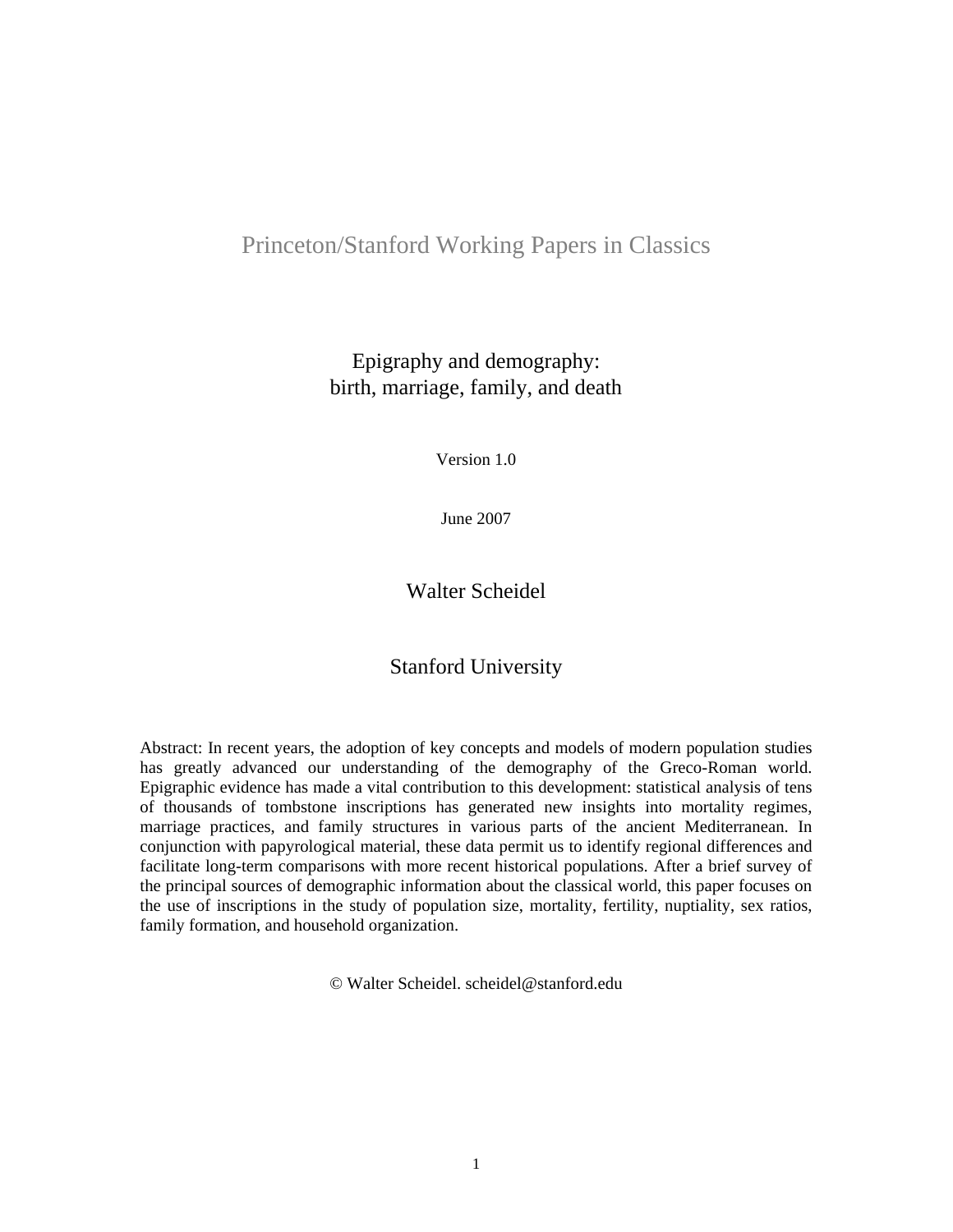#### **Approaching ancient demography**

Since the 1980s, the demographic study of the Greco-Roman world has experienced a revival that has been driven by the use of concepts, models, and comparative evidence derived from the population history of the more recent past.<sup>[1](#page-1-0)</sup> It was not the discovery of significant amounts of new data but new approaches to existing evidence that have made this progress possible. Demography critically relies on numbers: in the words of two prominent historical demographers, 'demography without numbers is waffle'.[2](#page-1-1) This is necessarily true for *all* historical periods: qualitative impressions, derived from literary texts or individual inscriptions or papyri or skeletons or archaeological sites, cannot provide a reliable picture of general conditions and trends. And since demography is by definition concerned with the physiological and relational properties of large collectives, general conditions and trends are precisely what we need to know about.

Owing to this ineluctable need for quantification, certain categories of ancient source material are more suitable for demographic analysis than others. Elite literature, still the principal conduit of modern engagement with the ancient world, is in many ways the least helpful body of evidence at our disposal. It contributes little beyond sporadic references to population numbers, which are valuable only in as much they are based on empirical observation and not made up out of whole cloth or shaped by rhetoric conventions of numerical stylization.<sup>[3](#page-1-2)</sup> Its various genres are a poor guide to structural features such as mortality, fertility, and mobility, and tell us more about ideals and anxieties than about demographic realities.<sup>[4](#page-1-3)</sup> Archaeology provides massive amounts of data that are susceptible to formal measurement and statistical analysis, most notably skeletons and the scatter distributions revealed by field surveys. However, properly demographic study of this material is fraught with difficulties that have proven hard or sometimes impossible to overcome: as a consequence, skeletal paleodemography and demographic readings of the results of field surveys continue to be subject to intense controversy, and I for one tend to be rather pessimistic about their ultimate potential.<sup>[5](#page-1-4)</sup>

When it comes to ancient demography, documentary evidence takes center stage. Our present focus on epigraphy notwithstanding, it must be stressed that it is papyrology that has made the single most substantial contribution to our understanding of early populations. Students of historical populations rely on lists of people within the context of their families and households

<span id="page-1-0"></span>This paper was prepared for the publication of the plenary lectures of the  $13<sup>th</sup>$  International Congress of Greek and Latin epigraphy, Oxford, September 2-7, 2007.

<sup>&</sup>lt;sup>1</sup> Parkin 1992, Corvisier and Suder 2000, and Frier 2000 provide general overviews. Earlier scholarship is listed in the bibliographies of Suder 1990 and 1991 and Corvisier and Suder 1996. Golden 2000 and (more comprehensively) Scheidel 2001b survey and critique recent developments in the field. Scheidel in progress a will provide an up-to-date account of Greek and Roman demography. For now, see Scheidel 2007a and in press a.

<span id="page-1-1"></span><sup>&</sup>lt;sup>2</sup> Schofield and Coleman 1986: 4.

<span id="page-1-2"></span><sup>&</sup>lt;sup>3</sup> Source coverage is best for classical Athens and Republican Rome: see Hansen 1985, 2006a, 2006b and Brunt 1987 for what can be achieved with this material. On monetary number stylization, see Duncan-Jones 1982: 238-256, Scheidel 1996b, and Duncan-Jones 1997: comparable patterns are amply attested with regard to population numbers, which still await proper analysis.

<span id="page-1-3"></span><sup>&</sup>lt;sup>4</sup> Concern about demographic decline is a good example: Gallo 1980; Grassl 1982: 56-58. For the ways in which demographic reality curbed Roman *patria potestas*, see Saller 1994 and Scheidel 2008. Medieval demographers deal with a similarly unpromising textual tradition: Biller 2000. Only early Chinese literature offers better data: Bielenstein 1987.

<span id="page-1-4"></span><sup>&</sup>lt;sup>5</sup> On skeleton-based 'paleodemography', see most recently Hoppa and Vaupel (eds.) 2002 and Chamberlain 2006. For critiques, see Parkin 1992: 41-58 and the numerous references in Scheidel 2001b: 19 n.66. On the demographic potential of field surveys, see esp. Sbonias 1999a, b; Osborne 2004; Witcher 2005; Scheidel forthcoming a (very skeptical); Pelgrom in progress. For an experimental attempt to use numismatic hoard data for demographic purposes, see Turchin *et al.* in progress.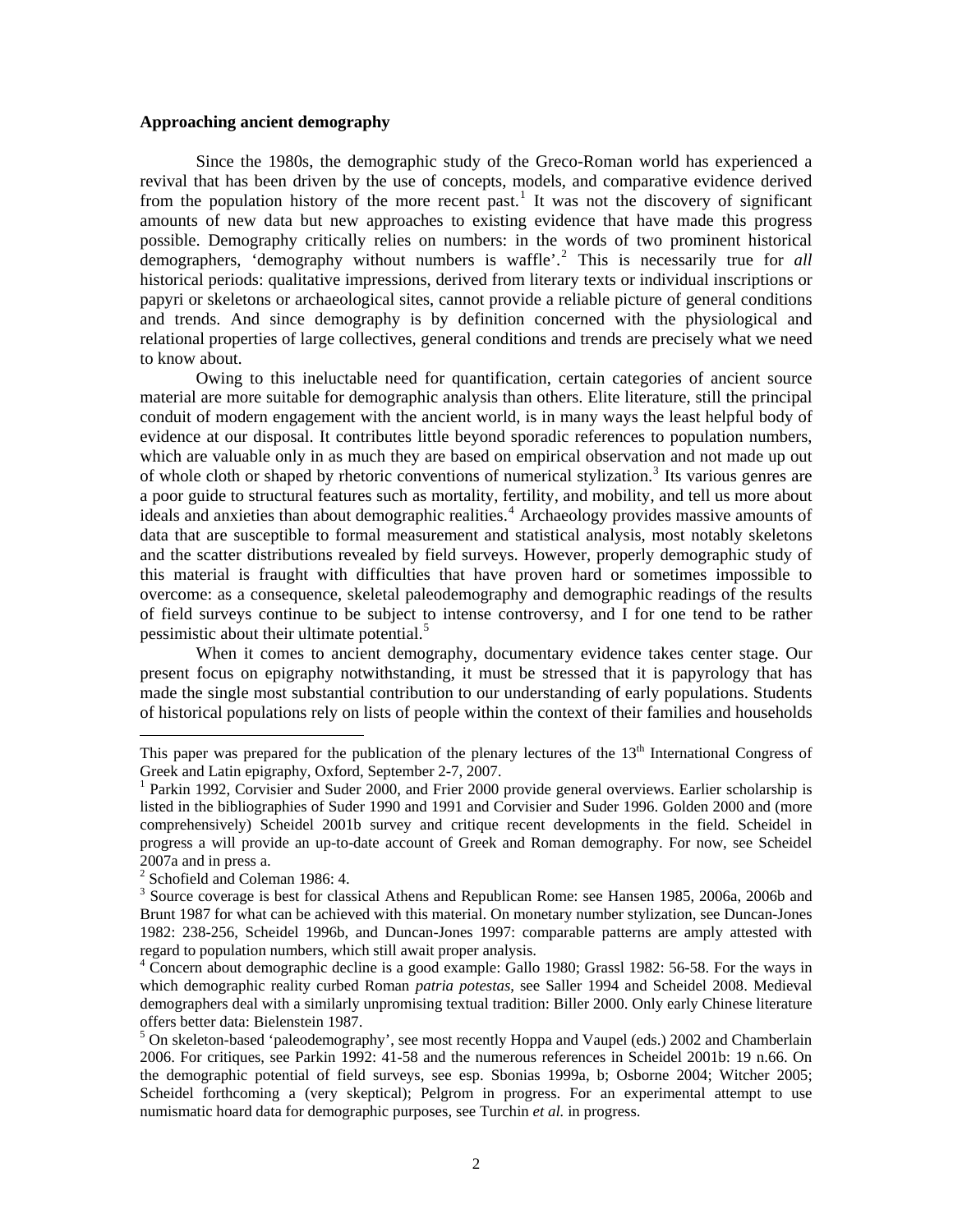to reconstruct demographic features: the Florentine *catasto* of 1427 and the English parish registers are among the most famous examples.<sup>[6](#page-2-0)</sup> Greco-Roman Egypt is the only part of the ancient world that provides the same *type* of evidence: uniquely among ancient sources, surviving census documents, tax lists, and birth and death certificates from this region – in fact mostly from a few districts in Middle Egypt – record the kind of quantifiable information that is the lifeblood of all historical demography. Pride of place belongs to the approximately 300 census returns from the first three centuries AD that enabled Roger Bagnall and Bruce Frier to reconstruct the basic patterns of mortality, fertility, mobility and family life in that period in a way that is not feasible for any other western Eurasian population prior to the late Middle Ages.<sup>[7](#page-2-1)</sup> While Bagnall and Frier's interpretations leave ample room for disagreement and revision, $\delta$  it is precisely the fact that these data sustain statistical arguments that underscores their enormous value: ancient demography would be much poorer without them. More recently, Willy Clarysse and Dorothy Thompson further expanded our time horizon in their publication and detailed analysis of a series of tax records from the Ptolemaic period that shed new light on family and household sizes and structures as well as sex ratios.<sup>[9](#page-2-3)</sup> Other records allow us to gauge the size of particular cities and villages in the Greco-Roman period and on occasion even to extrapolate to the level of whole districts, while dated birth certificates may reflect the seasonal distribution of reproduction.<sup>[10](#page-2-4)</sup>

The number of published Greek and Roman inscriptions exceeds that of papyri by an entire order of magnitude, running in the hundreds of thousands. More importantly, the majority of them are epitaphs, recording the names of countless individuals, sometimes with their ages and more often than not with explicit reference to one or more members of their families: parents, siblings, spouses, offspring, and other relatives. Cumulatively, they form a giant database of information that is intrinsically pertinent to population studies. At the same time, however, the cultural conventions of funerary commemoration, as well as ignorance, introduce biases that differ from those found in documents that were specifically designed for demographic purposes, such as census returns, and tend to be more substantial and pervasive.<sup>[11](#page-2-5)</sup> This means that while inscriptions hold great promise for historical demography, they also pose particularly challenging problems of interpretation.

For the purpose of this survey, there is little point in separating inscriptions along linguistic boundaries. This is not to say that demographic conditions were the same across the Greco-Roman world: in fact, we must allow for considerable differences both between and within different regions.<sup>[12](#page-2-6)</sup> Thus, if we sought to understand the demography of a specific area beyond probabilistic generalizations about the characteristics of pre-modern populations, we would have to limit our investigation to features that can be explored with the help of locally available evidence. If, however, as in this case here, we are interested in epigraphy's overall contribution to demographic research, a more eclectic approach is required: while it will not and cannot yield a

<sup>&</sup>lt;sup>6</sup> Herlihy and Klapisch-Zuber 1978 and 1985; Wrigley and Schofield 1981; Wrigley *et al.* 1997.

<span id="page-2-1"></span><span id="page-2-0"></span><sup>&</sup>lt;sup>7</sup> Bagnall and Frier 1994, superseding Hombert and Preaux 1952. Additional evidence of somewhat lesser quality was published in Bagnall, Frier and Rutherford 1997. For early medieval Chinese census returns, cf. Liao 2001. For Japan, cf. Farris 1995: 18-49. Medieval Arabic papyri hold further promise.

<span id="page-2-2"></span><sup>8</sup> Scheidel 2001a: 118-180.

 $9^9$  Clarysse and Thompson 2006, esp. vol. 2, 226-317.

<span id="page-2-4"></span><span id="page-2-3"></span><sup>&</sup>lt;sup>10</sup> Cities and villages: Rathbone 1990 and Tacoma 2006: 21-68. Birth certificates: Shaw 2001: 88-89. Death certificates, by contrast, cannot be used to establish seasonal mortality patterns: see Scheidel 1999b.

<span id="page-2-5"></span><sup>&</sup>lt;sup>11</sup> For selective preferences, see below, n.46; and cf. in general Morris 1992: 156-173. For age-awareness, see Duncan-Jones 1990: 79-92 and Scheidel 1996a: 53-91. For manipulations of census information, see Scheidel 1996c and 2001a: 142-162.

<span id="page-2-6"></span> $12$  Historical demographic study of the more recent past appreciates the co-existence of broad trends and micro-variation, a situation that surely obtained in antiquity as well but cannot normally be expected to be visible to modern observers. Much the same is true of ecological conditions that shape mortality, fertility, and migration: see, e.g., Sallares 2002, and generally Scheidel 2001c for the scale of variation.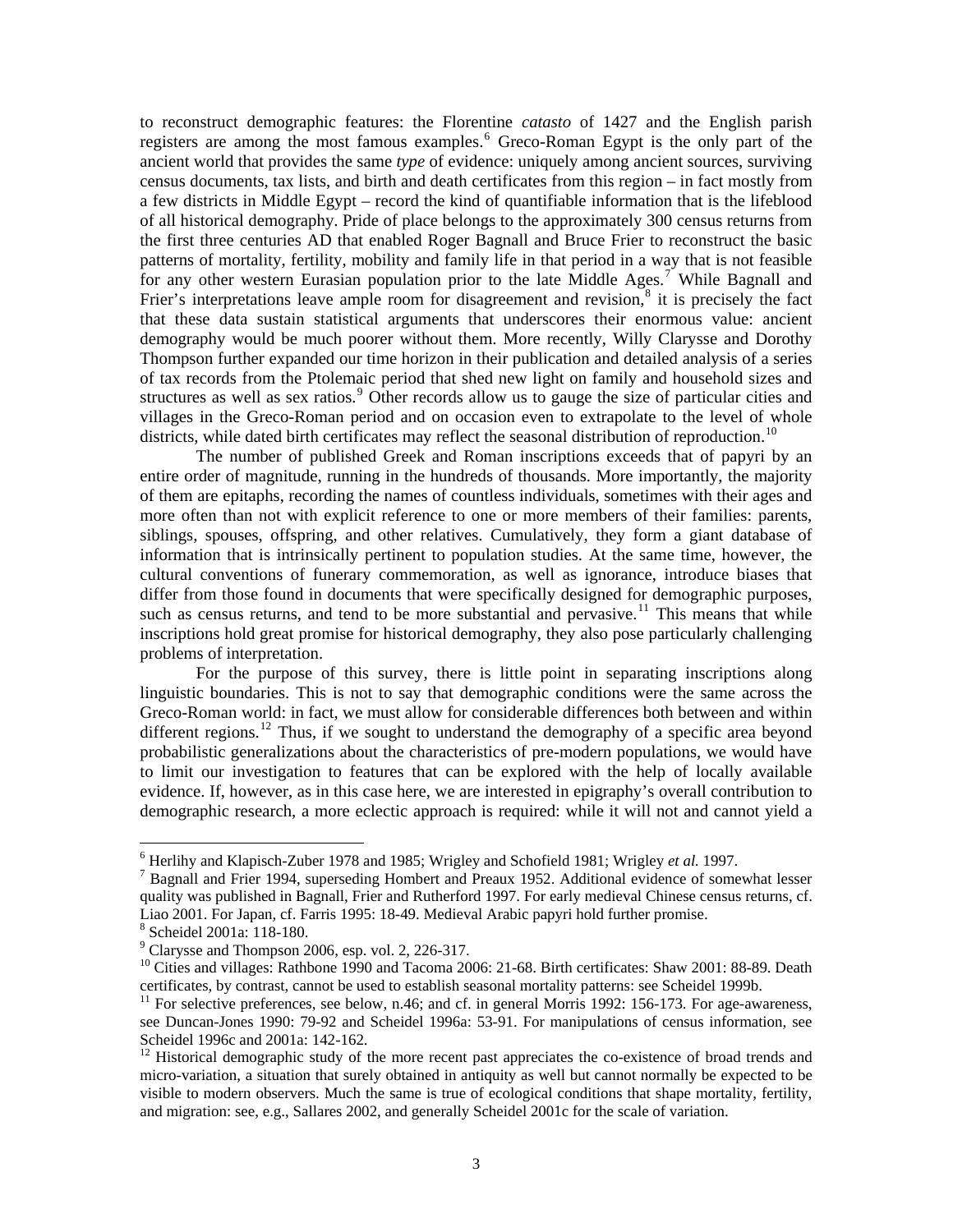legitimate composite picture of 'Greek' or 'Roman' demography, it gives us a rough idea of the potential and limitations of this particular type of evidence.

#### **Population number and distribution**

As we will see, inscriptions contribute much more to some areas of demography than to others. When it comes to questions of population numbers, epigraphy has very little to offer. An isolated text such as *CIL* III 6687 = *ILS* 2683, which reports that the auxiliary prefect Q. Aemilius Secundus, having been instructed by by Syrian governor P. Sulpicius Quirinius (the 'Cyrenius' of Gospel fame: *NT* Luke 2.1-2) to conduct a census in the city state of Apamea on the Orontes, counted 117,000 citizens (*milium homin(um) civium CXVII*) in or around AD 6 is of limited use to us. While it seems clear that this figure refers to the entire territory of Apamea and not just its urban center, and while in the absence of obvious number stylization (beyond rounding to the nearest thousand) there is no good reason to consider this figure fictitious, the identity of these 117,000 *homines cives* remains controversial. As Mommsen pointed out, the use of the term *homines* suggests the inclusion of men, women and children rather than adult men only; however, the emphasis on *cives* leaves room for the exclusion not only of slaves, temporary residents and nomads but also of regular residents whose status fell short of full citizenship.<sup>[13](#page-3-0)</sup> In a recent detailed discussion of the probable meaning of this record that draws on archaeological evidence for urban and rural population densities in this area, David Kennedy dismisses the possibility that the majority of actual residents were excluded from this count, and prefers a total that does not much exceed the reported tally.<sup>[14](#page-3-1)</sup> It deserves attention that this conclusion is ultimately based on probabilistic reasoning that is extraneous to the epigraphic document: by itself, the text cannot tell us for certain how many people lived in Roman Apamea. This, in turn, undermines any extrapolations from the size of the local population to that of the province of Syria or the entire Levant. For that, all we have got is Pompey's boast that he had conquered 12,183,000 people in his eastern campaigns, a figure that happens to resemble Ottoman census counts for the former Asian provinces of the Roman empire in the 1870s, and therefore need not be entirely imaginary (even if we cannot tell how his agents could have empirically determined anything like a correct figure). $15$ 

The *Monumentum Ancyranum* famously records the results of three citizen censuses held under Augustus, of 4,063,000 *civium Romanorum capita* in 28 BC, 4,233,000 in 8 BC, and 4,937,000 in AD 14.<sup>[16](#page-3-3)</sup> Despite the apparent clarity of these tallies, their meaning continues to be hotly debated: they may have covered only adult male citizens, as the previous census had (supposedly) done during the Republic; or all Roman citizens; or just possibly merely all citizens who were *sui iuris*.<sup>[17](#page-3-4)</sup> These uncertainties translate to population estimates for Roman Italy that differ by a factor of three, and have serious repercussions for our understanding of ancient demographic conditions overall.<sup>[18](#page-3-5)</sup> Once again, seemingly precise numerical records fail to provide conclusive answers to our questions. Comparable figures have only survived in a literary text, the Elder Pliny's references to the number of *libera capita* in three Hispanic *conventus* in the

<span id="page-3-0"></span><sup>&</sup>lt;sup>13</sup> T. Mommsen in *EE* IV p.537 and *CIL* III 6687 p.1223. Cumont 1934: 189 argued for the presence of several hundred thousand non-'citizen' residents.

<sup>&</sup>lt;sup>14</sup> Kennedy 2006: 113-122.

<span id="page-3-2"></span><span id="page-3-1"></span><sup>&</sup>lt;sup>15</sup> Plin. *NH* 7.97-96, with Kron 2005: 485-486. This figure also matches modern estimates for the Asian provinces that are not derived from the Elder Pliny: see Frier 2000: 814.<br><sup>16</sup> *RGDA* 8. The *Fasti Ostienses* give 4,100,900 for AD 14.<br><sup>17</sup> The literature is large and keeps on growing: see esp. Beloch 1886: 370-378; Bru

<span id="page-3-3"></span>

<span id="page-3-4"></span>Cascio 1994; Kron 2005: 444-458; Hin in progress.

<span id="page-3-5"></span> $18$  Scheidel forthcoming explores the logical implications of competing readings.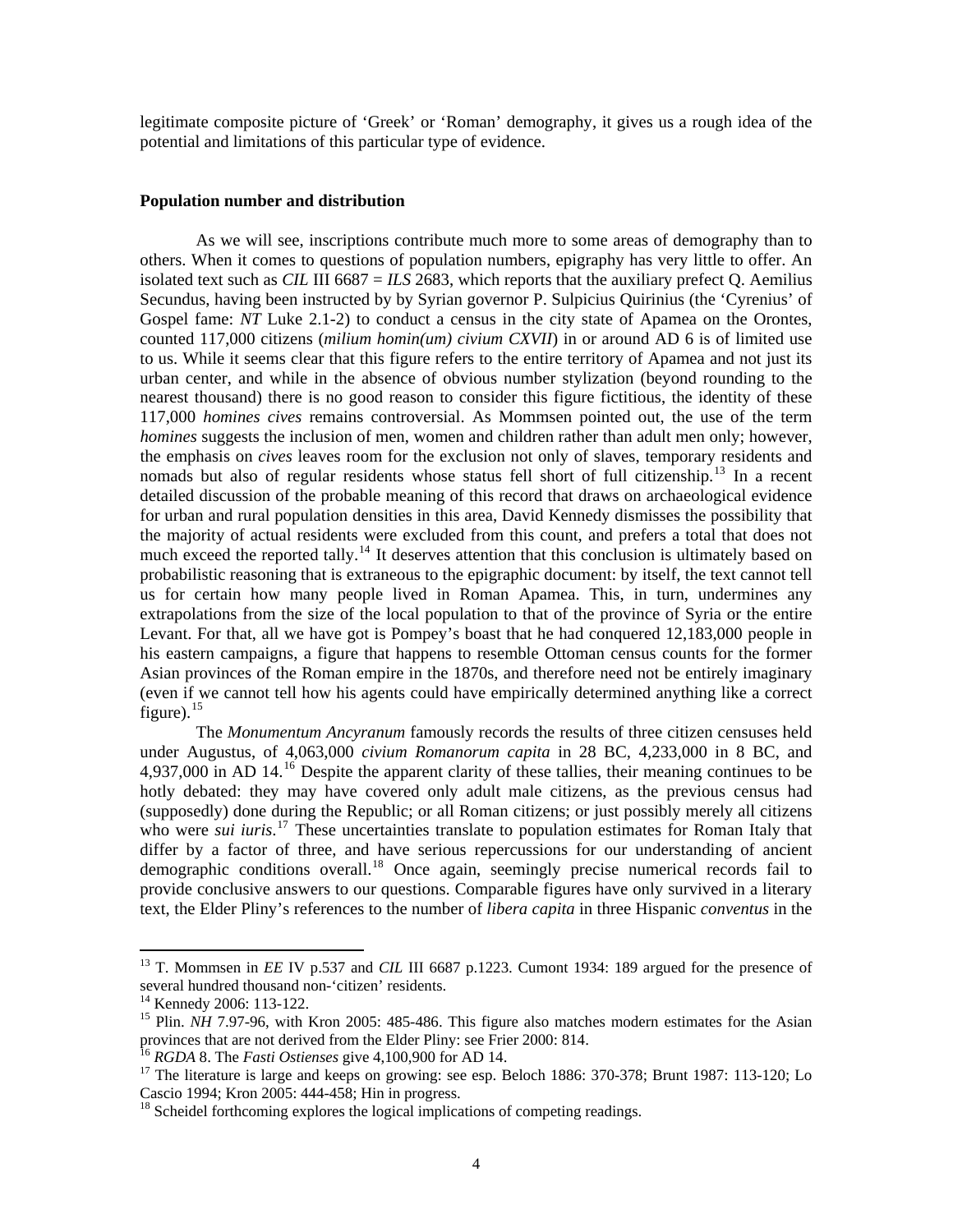first century AD (*NH* 3.28). Beatrice Le Teuff has just completed a study of all known census officials of the Principate: dozens of registration events are documented, and while the aforementioned tally for Apamea is unlikely to have been the only one ever recorded in stone, the results of these labors appear to be forever lost.<sup>[19](#page-4-0)</sup>

A number of Roman cities have produced inscriptions that record the number of inhabitants who were entitled to receive cash handouts or partake of public banquets. In almost all of these cases, however, the precise identity of these individuals remains unclear: this largesse may have been limited to urban residents or extended into the population of the surrounding territory, and may or may not have excluded certain types of residents.<sup>[20](#page-4-1)</sup>

An indirect method for estimating the size of an ancient population has been proposed for late classical Athens. Ten surviving rosters from between 334/3 and 324/3 BC list all the ephebes from a particular *phyle* who served in a given year. The totals range from *c.*30 to *c.*65, for a mean and median of  $c.46-47$ <sup>[21](#page-4-2)</sup>. If we assume that all citizens had to serve as ephebes, an annual cohort of 450-500 eighteen- to nineteen-year-olds would translate to not more than 15,000 adult male citizens, which falls short of the chief competing estimates of *c.*21,000 and *c.*30,000 advocated in recent scholarship.<sup>[22](#page-4-3)</sup> However, once we infer from this that service in the *ephebeia* was not an indispensable precondition of Athenian citizenship, we have to fall back on probabilistic arguments about the proportion of young men who did not serve (due to physical incapacity or other reasons) to bring the documented number of ephebes in line with a particular estimate of the size of the entire citizenry. Under these circumstances, the epigraphic data cannot *directly* support any particular modern reconstruction.

From a demographic point of view, the *stelai* listing the names of the citizens of Eretria from the early third century BC suffer from a similar shortcoming: only two out of six *phylai* are comprehensively covered by the extant inscriptions, and, more importantly, tentative extrapolation from these subtotals to the original total suggests that a substantial proportion of all Eretrian citizens had been omitted from these records altogether.<sup>[23](#page-4-4)</sup> Thus, for all their impressive scale (listing as they do 1,384 members of the first two *phylai*), these documents fail to give us a proper idea of overall population numbers.

These examples show that Greek and Roman inscriptions contribute very little information on population size.<sup>[24](#page-4-5)</sup> As we move on to questions of distribution and transfers, the situation remains equally bleak. Modern attempts to determine the share of particular status groups in a given population from their numerical representation in the epigraphic record are invariably doomed to failure. Representational biases are a key element of the 'epigraphic habit' of ancient societies and make it impossible to derive realistic distributional patterns from attested frequencies in epigraphic corpora. It has long been accepted that the members of certain groups

 $19$  Le Teuff 2007. She is now working on a comprehensive study of the census in the Roman empire.

<span id="page-4-1"></span><span id="page-4-0"></span> $20$  Duncan-Jones 1982: 259-277 is the most detailed attempt to exploit these texts for demographic analysis. Cf. also Warden and Bagnall 1988, on Ephesus.

<span id="page-4-2"></span><sup>&</sup>lt;sup>21</sup> Hansen 2006b: 34 summarizes the evidence.

<span id="page-4-3"></span><sup>&</sup>lt;sup>22</sup> Hansen 2006b: 19-60 is the most recent discussion (favoring 30,000), with full bibliography. The attempt of Sekunda 1992 to match 466 ephebes to a citizen total of 21,000 is demographically impossible: cf. also Hansen 1994.<br><sup>23</sup> Hansen 2006b: 61-88, focusing on *IG XII.9 245-246* (first and second *phylai*).

<span id="page-4-5"></span><span id="page-4-4"></span> $24$  In a sense, even the most prominent specimen – the *Monumentum Ancyranum* – furnishes evidence that merely corroborates the census total of 5,984,072 for AD 47 related by Tac. *Ann.* 11.25. None of the other texts mentioned in this section provide what can be considered a straightforward total for a given community.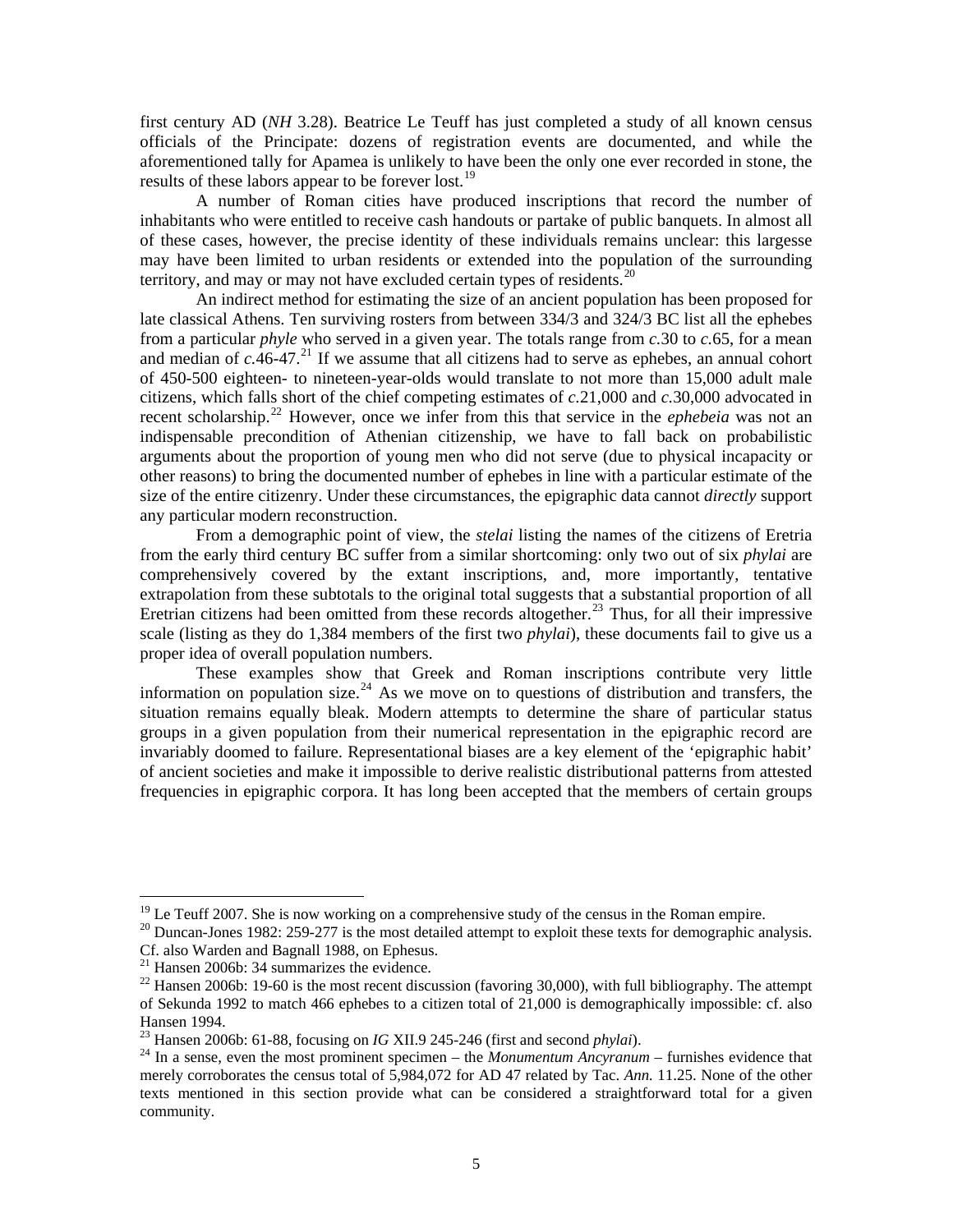were more likely to set up inscriptions than others: the extreme overrepresentation of freed slaves in texts from the western parts of the Roman world is merely the most conspicuous example.<sup>[25](#page-5-0)</sup>

The epigraphic representation of the sexes likewise appears to have been subject to significant distortions. In Greek and Roman epitaphs, men of all ages were generally more likely to be recorded than women. A substantial survey of Athenian tombstone inscriptions found references to 1,364 men, 744 women, and 69 persons of indeterminate sex from the fourth century BC, for an overall sex ratio of  $183<sup>26</sup>$  $183<sup>26</sup>$  $183<sup>26</sup>$ . This imbalance is too large to reflect reality: a population from which 45 per cent of all women had been removed (through exposure or infanticide) would not have been viable in the long term.<sup>[27](#page-5-2)</sup> The same holds for the much more numerous Roman material. The largest sample, for the city of Rome itself, documents 6,008 men and 3,972 women, for a sex ratio of 151 (or 134 if soldiers are excluded) – 163 in the first and second centuries and 126 in the third century AD. Lest this skewing be attributed to male immigration to the capital, it should be noted – to pick just two examples out of many – that similarly elevated sex ratios of 131 and 147 emerge from 1,596 and 616 (almost entirely civilian) texts from the Quattuor Coloniae and Thugga in North Africa, respectively.<sup>[28](#page-5-3)</sup> An epigraphic survey of large parts of Roman Italy (covering *regiones* II-IX and XI) found an extraordinarily high sex ratio of 251 for 3,571 children of families that appear with children of only one sex. Families recorded with children of both sexes likewise show high sex ratios overall, and the sex ratio for 2,244 parents is  $133.<sup>29</sup>$  $133.<sup>29</sup>$  $133.<sup>29</sup>$  Differential valuation of the sexes is the most economical explanation for this consistent imbalance.

Several epigraphic lists of living individuals reveal a comparable trend. Apparently more than 1,000 mercenaries, many of them from Crete, were enfranchised by their employer, the city of Miletus, in two decrees dating from 228/7 and 223/2 BC, and their names inscribed on the walls of the Delphinion, the local sanctuary of Apollon. Further immigrants were added on later occasions. Some of these new citizens appear as single individuals and others as heads of families. Owing to the fragmentary preservation of the texts, fewer than 1,000 names are fully or partially legible.<sup>[30](#page-5-5)</sup> Recorded children are overwhelmingly male: 158 males versus 40 females, for a sex ratio of 395.<sup>[31](#page-5-6)</sup> At the same time, however, male children who are classified as minors are far more strongly overrepresented than mature offspring: the sex ratios are 430 for the former  $(n=138)$  and 260 for the latter  $(n=36)$ .<sup>[32](#page-5-7)</sup> In families where both parents are recorded, the respective ratios are 391 (n=54) and 125 (n=9).<sup>[33](#page-5-8)</sup> It is striking that recorded sex ratios drop very substantially with age.<sup>[34](#page-5-9)</sup> This trend is mirrored by the urban census returns from Roman Egypt,

<span id="page-5-0"></span><sup>&</sup>lt;sup>25</sup> See already Maier 1953/4: 336-351, and most recently Mouritsen 2005. Imbalances in the representation of the two sexes and different age cohorts reinforce this impression: see below, in this and the following sections.

<sup>&</sup>lt;sup>26</sup> Vestergard *et al.* 1992: 5-6. The sex ratio states the number of men per 100 women. <sup>27</sup> Cf. Chapman 1980.

<span id="page-5-2"></span><span id="page-5-1"></span><sup>&</sup>lt;sup>27</sup> Cf. Chapman 1980.<br><sup>28</sup> Clauss 1973: 415-417 tab.X.

<span id="page-5-4"></span><span id="page-5-3"></span> $29$  Gallivan and Wilkins 1997: 260 tab.10.3 (children of one sex), 243 (children of both sexes), 264 tab.10.6 (parents). McWilliam 2001: 80 tab.5.1 reports a sex ratio of 177 for 782 children under 14 in a sample of 13,587 inscriptions from different parts of Italy.

<span id="page-5-5"></span> $30$  The texts were published by Rehm (ed.) 1914; supplemented by Günther 1988. A comparable but much shorter list has survived at Ilion, also from the Hellenistic period: Frisch 1975 no.64.

<span id="page-5-6"></span> $31$  Based on the data in Brulé 1990: 257. For children recorded as parts of families, the sex ratio is similarly high (viz., 360): Brulé 1992: 68.

<span id="page-5-7"></span> $32$  Based on Brulé 1990: 257. For the terminology of age groups in these texts, see Pomeroy 1983: 213; Brulé 1990: 243.

<span id="page-5-8"></span><sup>&</sup>lt;sup>33</sup> Based on my own survey of the material in Rehm (ed.) 1914 and Günther 1988. If all male children of indeterminate age are assumed to be mature, the sex ratio for all mature children rises to 275 (n=15).

<span id="page-5-9"></span><sup>&</sup>lt;sup>34</sup> If these inscriptions had faithfully reported actual family composition, the share of mature sons would have had to have been higher than that for male minors: daughters married earlier than sons and would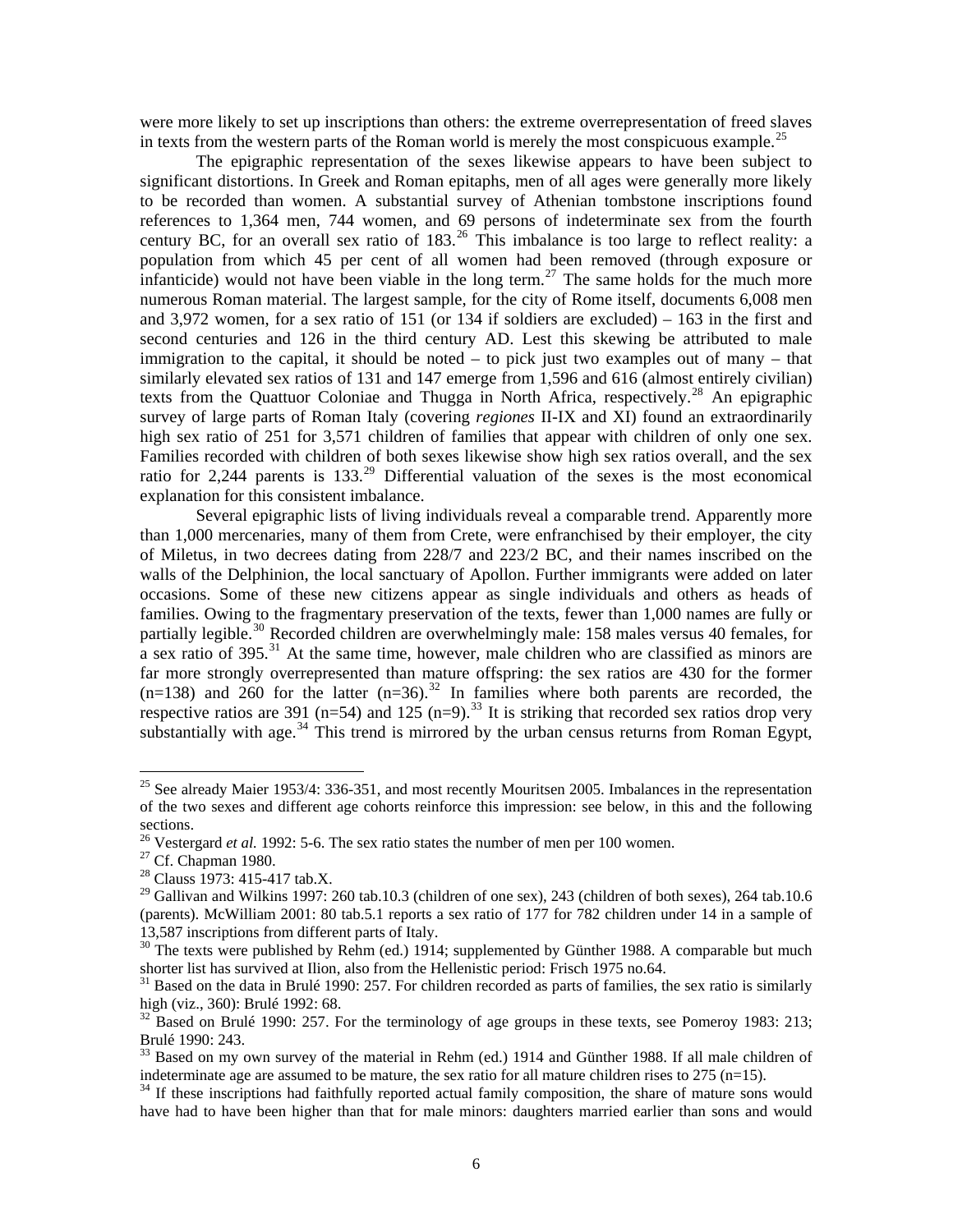where the reported sex ratio falls from 350 for ages 0-4 ( $n=36$ ) to 176 for ages 5-9 ( $n=47$ ), 143 for ages 10-19 (n=68), and 98 for ages 20-39 (n=113).<sup>[35](#page-6-0)</sup> The sex ratio of children recorded in epitaphs from various parts of Roman Italy also tends to decline with increasing age.<sup>[36](#page-6-1)</sup> Thus, instead of blaming extreme sex imbalances on rampant femicide,<sup>[37](#page-6-2)</sup> it would seem to make more sense to explain such patterns in terms of a culture of indifference to very young daughters that gradually diminished as they approached the age of marriage. Equivalent tendencies are welldocumented in other societies.<sup>3</sup>

Extravagantly male-biased sex ratios in inscriptions such as the alimentary table of Veleia, according to which 264 boys but only 36 girls received financial support (for a notional sex ratio of 733), and *CIL* XIV 3649, a roster of *circitores* (who looked after the aqueducts of Rome) that is only fragmentarily preserved in a manuscript and records 24 sons and 5 daughters of 21 members (10 of whom are not assigned any children at all), are impossible to relate to any conceivable actual demographic conditions.<sup>[39](#page-6-4)</sup> By contrast, the less prominent predominance of men in lists of Roman slaves, whilst demographically implausible, is at least not inherently fantastic and would merit closer study.[40](#page-6-5)

References to human mobility are also shaped by commemorative preferences: there is no way of telling how the proportion of epigraphically attested individuals who are said to have relocated from one town or region to another relates to the corresponding proportion of the general population, or even how the epigraphic representation of specific areas of provenance compares to the actual relative weight of different sources of migration.<sup>[41](#page-6-6)</sup> For a very rough idea of the overall scale and shape of human mobility in the ancient world, we need to rely on literary texts (which tell us a fair amount about Roman colonization programs, for example) or try our hand at parametric modeling. $42$ 

#### **Mortality**

Epigraphic sources are of much greater importance for our understanding of the structural features of ancient populations. As a fundamental determinant of population structure and human well-being, mortality occupies a pivotal position in demographic research. Modern estimates of ancient levels of mortality, and hence average life expectancy, primarily rest on two elements: the notion that early civilizations must have experienced high mortality comparable to that documented for more recent historical populations, such as eighteenth-century Europe or nineteenth- and early twentieth-century Egypt, India, or China; and isolated samples of putatively representative data from the Roman period, above all the census returns of Roman Egypt. All these sources point to a mean life expectancy at birth that may have ranged from the low 20s to

have left their parental households at a younger age, thereby raising the sex ratio for older children. However, we can only guess if newly enfranchised citizens were supposed to declare married daughters.<br><sup>35</sup> Data from Scheidel 2001a: 256-257. The argument by Bagnall 1997 cannot properly account for this

<span id="page-6-0"></span>pattern. For earlier discussion, see Scheidel 1996c: 34-48.<br><sup>36</sup> See McWilliam 2001: 83 tab.5.3.

<span id="page-6-2"></span><span id="page-6-1"></span><sup>&</sup>lt;sup>37</sup> *Contra* Pomeroy 1983 and Brulé 1992. For critiques, see the references in Scheidel 1996c: 43-44; and in future Scheidel in progress b.

<span id="page-6-3"></span> $^{38}$  E.g., Scheidel 1996c: 40-41 and 2001a: 150, with references.<br><sup>39</sup> This will be discussed in Scheidel in progress b. Cf. already Duncan-Jones 1982: 301.

<span id="page-6-5"></span><span id="page-6-4"></span> $30$ <sup>40</sup> Treggiari 1975 a and b; and see also Weaver 1972: 172. Cf. Scheidel 2005: 71-73 on the problem of servile sex ratios.

<span id="page-6-6"></span><sup>&</sup>lt;sup>41</sup> Wierschowski 1995 and 2001 are the most substantial studies of this material. Cf. Scheidel 2001b: 48 n.191 for the limits of this approach.

<span id="page-6-7"></span><sup>&</sup>lt;sup>42</sup> For the latter, see now Scheidel 2003b, 2004a, and 2005.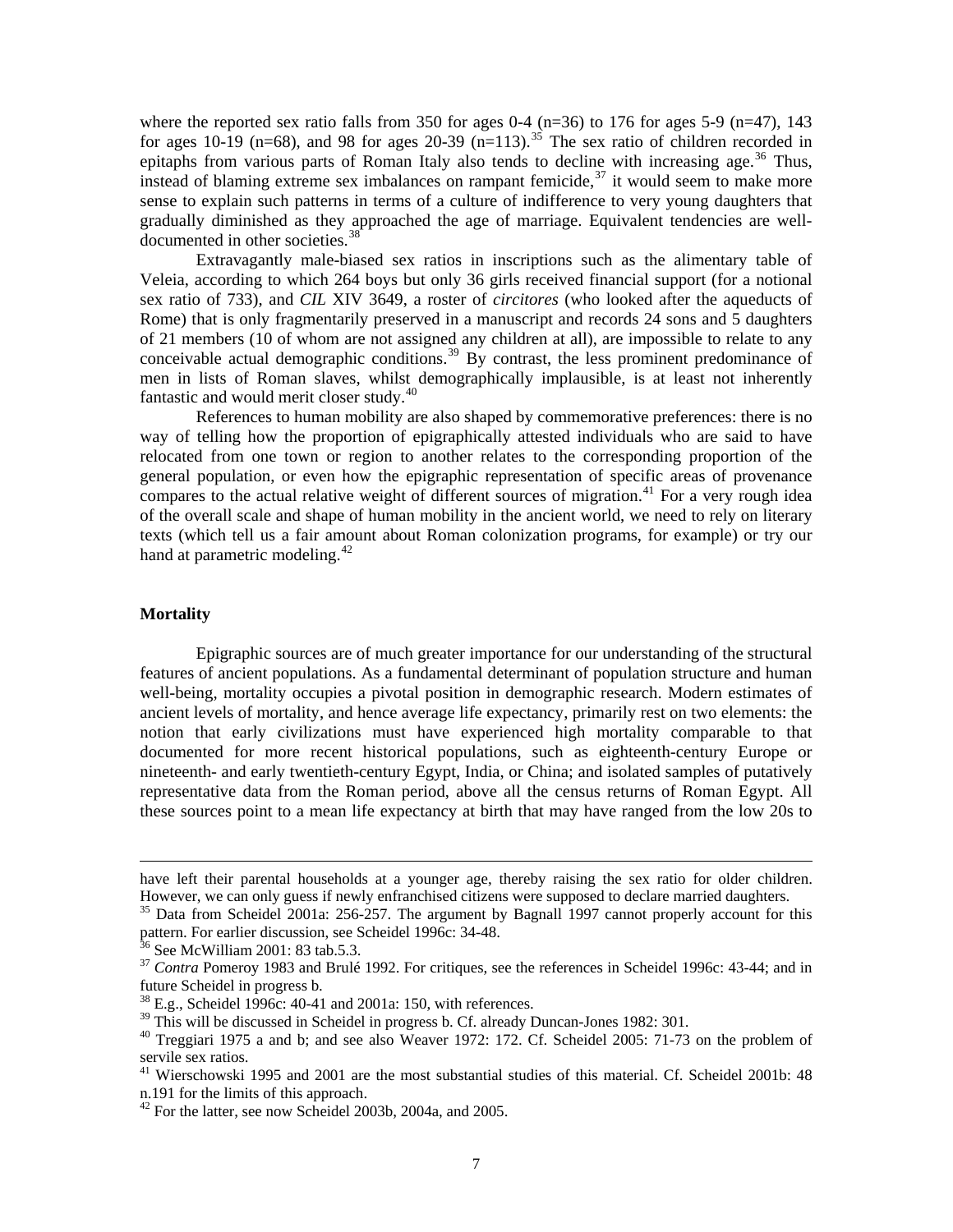somewhere in the 30s, depending on the local disease environment.<sup>[43](#page-7-0)</sup> The presence of former city magistrates in the *album* of Canusium, a roster of the *ordo decurionum* of an Apulian town in AD 223 (*CIL* IX 338), is consistent with this view, as are the recorded life-spans of Roman emperors who are thought to have died of natural causes.<sup>[44](#page-7-1)</sup>

At the same time, despite their enormous number, the tens of thousands of epitaphs from the western half of the Roman empire that record the ages of the deceased fail to shed light on the question of average life expectancy. Generations of scholars assembled ever-larger samples of inscriptions with age-at-death information, peaking in János Szilagyi's monumental collection of some  $43,000$  references published in the  $1960s$ .<sup>[45](#page-7-2)</sup> The resultant statistics merely reveal the average age of death of those individuals who happened to be commemorated in stone: far from generating demographically representative samples of actual populations, commemorative practices were shaped by a variety of factors such as geographical provenance, class, religion, language, gender, and, most crucially, age.<sup>[46](#page-7-3)</sup> Because of these manifold distortions, age distributions derived from epigraphic samples do not normally match any demographically credible pattern, except very occasionally by chance.<sup>[47](#page-7-4)</sup> All this has been conclusively demonstrated so many times that one can only marvel at continuing attempts to marshal this material for demographic reconstructions: the best that can be said about them is that they finally appear to have slowed to a trickle.<sup>[48](#page-7-5)</sup>

While tombstone inscriptions cannot tell us about average life expectancy or age-specific mortality patterns,<sup>[49](#page-7-6)</sup> some of them provide unique and invaluable information on the seasonal distribution of deaths. The seasonality of mortality is a function of disease environments that may vary quite considerably at the local and regional levels: different diseases affect humans at different times of the year. Therefore, the seasonal incidence of funerary commemoration is suggestive of the nature of the principal causes of death in a given population, or even in specific age cohorts. Given the lack of any direct evidence for the relative weight of different causes of death in ancient societies, dated commemorations offer much-needed proxy data that afford us at

<span id="page-7-0"></span><sup>&</sup>lt;sup>43</sup> Frier 2000: 788; Scheidel 2001a: 118-162 and 2001c. For model life tables, see Coale and Demeny 1983, with modifications proposed by Preston, McDaniel and Gruska 1993 and Woods 2007, and the general critique in Scheidel 2001c: 3-14. Cf. below, at n.81.

<span id="page-7-1"></span><sup>44</sup> Scheidel 1999a: 255-266.

<span id="page-7-2"></span><sup>45</sup> In six articles that appeared in *AArchHung* 13 (1961) to 19 (1967). (Despite its lack of demographic value, this database provides an excellent tool for the study of Roman age-awareness: see Duncan-Jones 1990: 79-92.) For 'demographic' analyses of Roman epitaphs, cf. also, e.g., Burn 1953; Nordberg 1963.

<span id="page-7-3"></span><sup>&</sup>lt;sup>46</sup> Clauss 1973 offers the most detailed demonstration of these biases; see also Parkin 1992: 5-19. Egyptian epitaphs suffer from the same problems: Boyaval 1976 (and cf. 1975). For language as a variable, see Ery 1969: 60 (Greek inscriptions from the city of Rome imply a mean life expectancy at birth of 51 years, as opposed to a mean of 23 years for Latin epitaphs from the capital). For the (moderate) influence of religious affiliation, see Shaw 1991.

<span id="page-7-4"></span> $^{47}$  Hopkins 1966 is the classic analysis, restated in Hopkins 1987. To his credit, Beloch 1886: 47-52 already noted serious problems with the use of epitaphs for the purpose of reconstructing Roman age distributions, although he did seek to salvage a small part of the material. For coincidental matches, see Hopkins 1966: 257-258, and esp. Parkin 1992: 166 n.51 and Scheidel 2001b: 17-19 on the attempt by Frier 1982: 235-238 (reiterated in Frier 2000: 791-792) to use one local sample of Roman North African inscriptions for demographic purposes.

<sup>48</sup> Suder 1990; Sgarlata 1991; Mihailescu-Bîrliba 2004: 25-52; Paine and Storey 2006.

<span id="page-7-6"></span><span id="page-7-5"></span><sup>&</sup>lt;sup>49</sup> In Scheidel 1996a: 117-132, I sought to derive the average life expectancy of Roman legionaries and imperial guardsmen from the number of soldiers recorded on various discharge rosters. This method cannot account for attrition during service from other causes and (at best) allows only very crude guesstimates. For health conditions in the Roman imperial army, see now Scheidel 2007b.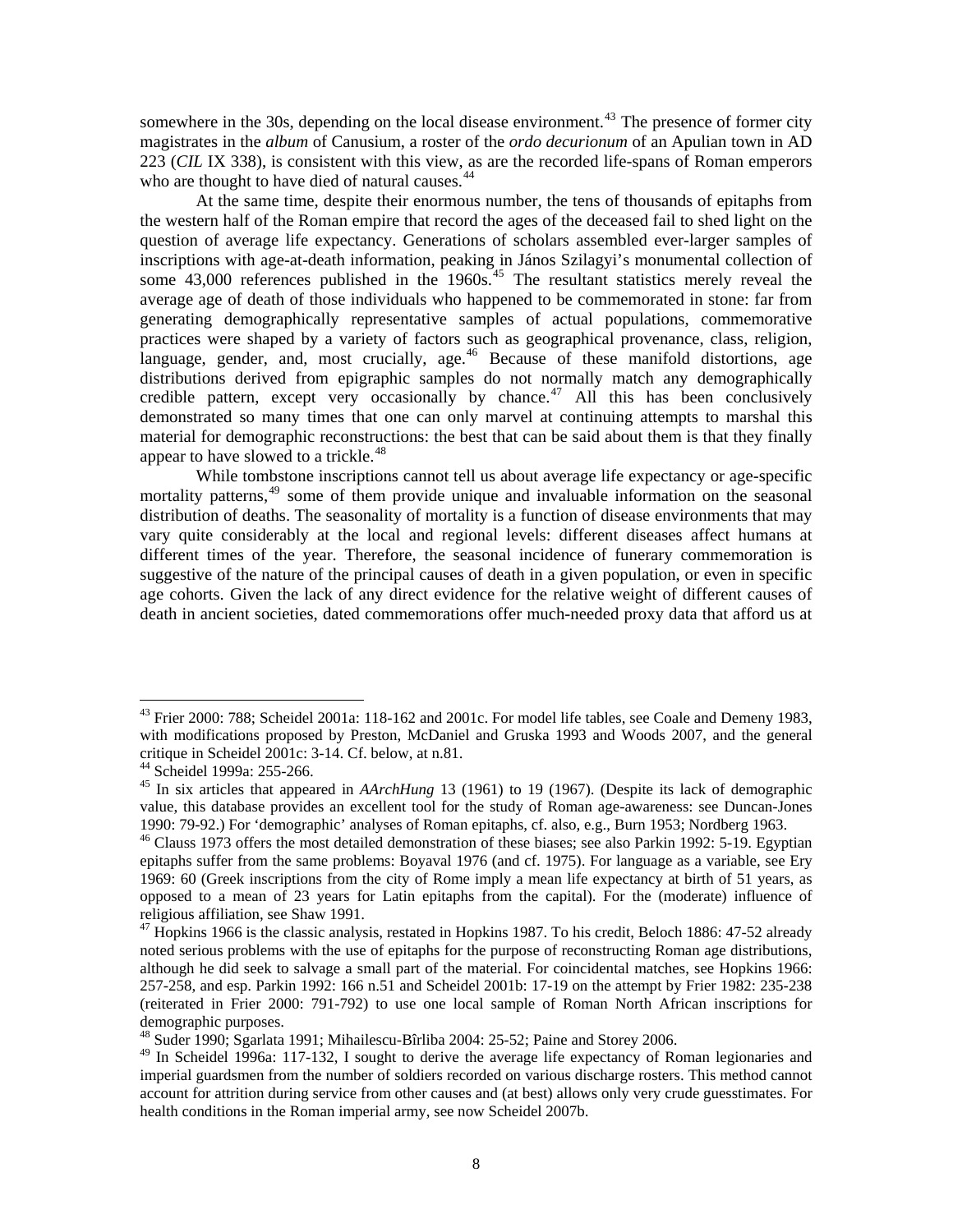least the occasional glimpse of the underlying regimes of morbidity and mortality.<sup>[50](#page-8-0)</sup> Moreover, these data permit us to compare ancient conditions with more recent seasonality patterns and to draw inferences about intervening changes in the configuration and severity of local or regional disease environments.

Unfortunately for the demographer, only a relatively small percentage of all surviving epitaphs record the date or at least the month of death. A strong preoccupation with the afterlife seems to have been a necessary precondition for this practice: it was mostly (though not entirely) limited to Roman (and later Coptic) Egypt and to late antique Christian communities. By far the largest sample of pertinent data comes from the catacombs of Rome of the late fourth through sixth centuries AD. Utilizing increasingly large numbers of references, successive studies were able to reconstruct a very clear profile of seasonal mortality in that period (Fig. 1).<sup>[51](#page-8-1)</sup>



Fig. 1 Seasonal mortality index for late antique Rome (n=3,938)

This is not the place to consider the probable causes of the attested pattern.<sup>[52](#page-8-2)</sup> Suffice it to say that from the Roman period until the nineteenth century, the late summer and early fall were known as a time of severe malaria outbreaks, which coincided and interacted with the manifold gastro-intestinal diseases that were typical of the hot months.<sup>[53](#page-8-3)</sup> In the Roman material, the profiles are virtually identical for both sexes and very similar for infants, young children, and young and middle-aged adults. Only the elderly experienced separate mortality surges in the colder and wetter parts of the year, in keeping with cross-cultural trends for these cohorts.<sup>[54](#page-8-4)</sup>

<span id="page-8-0"></span><sup>&</sup>lt;sup>50</sup> For the use of seasonality data in early modern demography, see, e.g., Landers 1993: 203-241. For the problems of identifying causes of death in pre-modern contexts, see Alter and Carmichael 1996 and (eds.) 1997.

<span id="page-8-1"></span> $<sup>51</sup>$  Fig. 1 reproduces Shaw 1996: 115 fig. 5. In keeping with the law of diminishing returns, enlargements of</sup> the original sample did not significantly alter the shape of the profile: compare Nordberg 1963:  $55-57 =$ Scheidel 1996a: 139 fig.4.1 (n=2,125) with Shaw 1996: 115 fig.5 (n=3,938).

 $52$  For discussion, see Scheidel 1994, 1996a: 139-153, and 2003a.

<span id="page-8-3"></span><span id="page-8-2"></span><sup>53</sup> Sallares 2002: 201-234.

<span id="page-8-4"></span><sup>54</sup> Shaw 1996: 117-121 figs.8-13.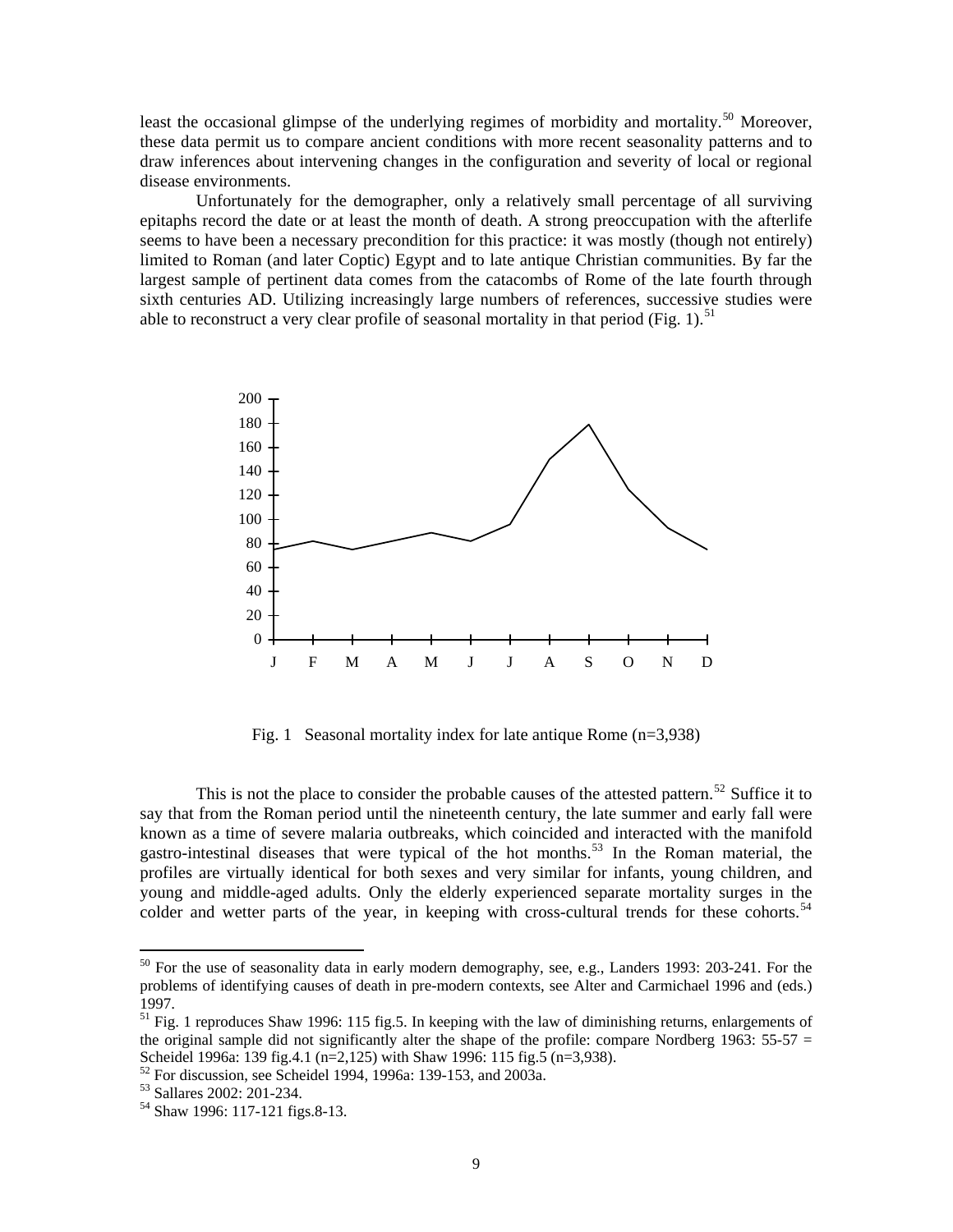Comparisons with conditions in nineteenth-century Italy are more revealing. Whereas in terms of timing and degree of variation, the seasonality profiles for children aged 2 to 9 were broadly similar in both late antique Rome and Italy in 1869 (with only a slightly later and marginally higher mortality peak in the former), the picture is very different for young and middle-aged adults: in the months of August and especially September, such residents of late antique Rome were up to twice as likely to die than in other months, whereas their counterparts in 1869 Italy experienced only an almost imperceptible uptick in deaths at that time of the year.<sup>[55](#page-9-0)</sup> This would seem to indicate that the disease regime of late antique Rome presented what is usually the most resilient segment of the population with exceptionally serious health hazards.<sup>[56](#page-9-1)</sup> Adjusted for the discrepancy between the pre-Julian Roman calendar and the lunar year, the dates of death or burial gleaned from 125 presumably late Republican burial vases from the city of Rome show an even stronger mortality surge in the early fall.<sup>[57](#page-9-2)</sup>

This impression is reinforced by similarly dramatic seasonal mortality peaks in epigraphic samples from Roman and Coptic Egypt and Nubia. These data reflect substantially different ecological conditions, with strongly elevated mortality in the spring in the Nile Valley and a concentration of deaths in the late fall and early winter on the (less well documented) fringes of the Delta (Fig. 2).<sup>[58](#page-9-3)</sup>



Fig. 2 Seasonal mortality indices for Roman and Coptic Egypt and Nubia

<sup>55</sup> Scheidel 2001c: 17 fig.10.

<span id="page-9-1"></span><span id="page-9-0"></span><sup>&</sup>lt;sup>56</sup> The vulnerability of recent immigrants from healthier locales may well have been a contributing factor: Scheidel 2003a: 175-176. For the severity of 'archaic' mortality regimes in general, see briefly Scheidel 2001c: 8-11.

<span id="page-9-2"></span><sup>57</sup> Shaw 2006: 93-101

<span id="page-9-3"></span><sup>&</sup>lt;sup>58</sup> Scheidel 2001a: 4-10 and 16-25. For matching trends (for Middle Egypt) on mummy labels, see Scheidel 1998 and 2001a: 10-16. Note that in Fig. 2, the secondary summer peak in the data from Lower Egypt is in its entirety caused by the deaths of minors, while adults only experienced excess mortality in the fall and winter months (Scheidel 2001: 26-29, esp. 29 figs.1.19-20).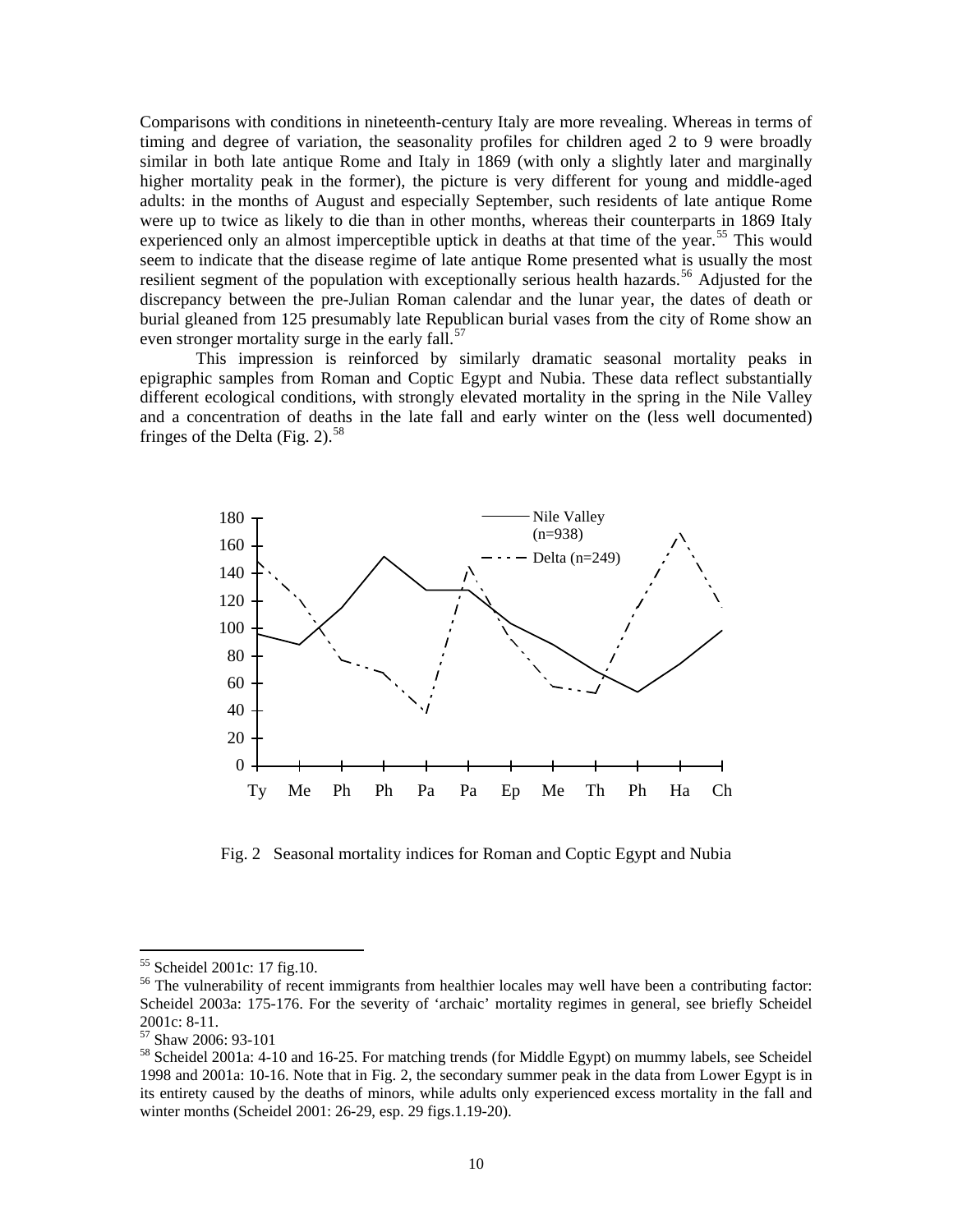Although these profiles are more difficult to link to specific diseases than in the case of Rome, the perils of spring are consistently noted in traveller's reports from the early modern period: more infectious diseases are known to have been active in that season than in any other time of the year.<sup>[59](#page-10-0)</sup> A smaller sample of dated deaths from late antique inscriptions from the province of Palaestina Tertia shows a similar distribution to that for the Nile Valley.<sup>[60](#page-10-1)</sup>

A number of local or regional profiles have been compiled from late Roman epitaphs from various parts of the empire: however, they are mostly too dispersed to provide reliable insights into actual mortality patterns. One reasonably well-attested site is Altava in Mauretania Caesariensis, which suffered elevated mortality in the fall. Otherwise, usable local evidence is confined to the major urban centers of Alexandria and Carthage. If these fairly small samples are to be trusted, neither one of these cities experienced a particularly deadly season: all we get is noise (Fig. 3). $^{61}$  $^{61}$  $^{61}$ 



Fig. 3 Seasonal mortality indices for Roman Alexandria and Carthage

This indicates that high concentrations of population did not necessarily endogenously sustain severe disease regimes that generated massive seasonal mortality crises: rather, the disease environment, and thus seasonality, may have been primarily determined by local ecological conditions.<sup>[62](#page-10-3)</sup> Whatever the correct explanation of these features, it would clearly be impossible to explore ancient mortality regimes without the help of dated epitaphs. After many false starts that had scholars looking for demographic information in the wrong places, focusing on the recorded ages at death, a new emphasis on the timing of death has finally enabled epigraphy to make a vital contribution to our understanding of ancient mortality.

<sup>59</sup> Scheidel 2001a: 51-117, esp. 110 tab.1.19.

<span id="page-10-1"></span><span id="page-10-0"></span> $60$  Scheidel 2001a: 37 fig.1.24, based on Patlagean 1977: 92-94.

<span id="page-10-2"></span><sup>61</sup> Scheidel 1996a: 157-163 and 2001a: 20-22.

<span id="page-10-3"></span> $62$  Coastal settings may have been more salubrious: note the absence of pronounced seasonal mortality variation in early modern Naples (Scheidel 1996a: 162 fig.4.32).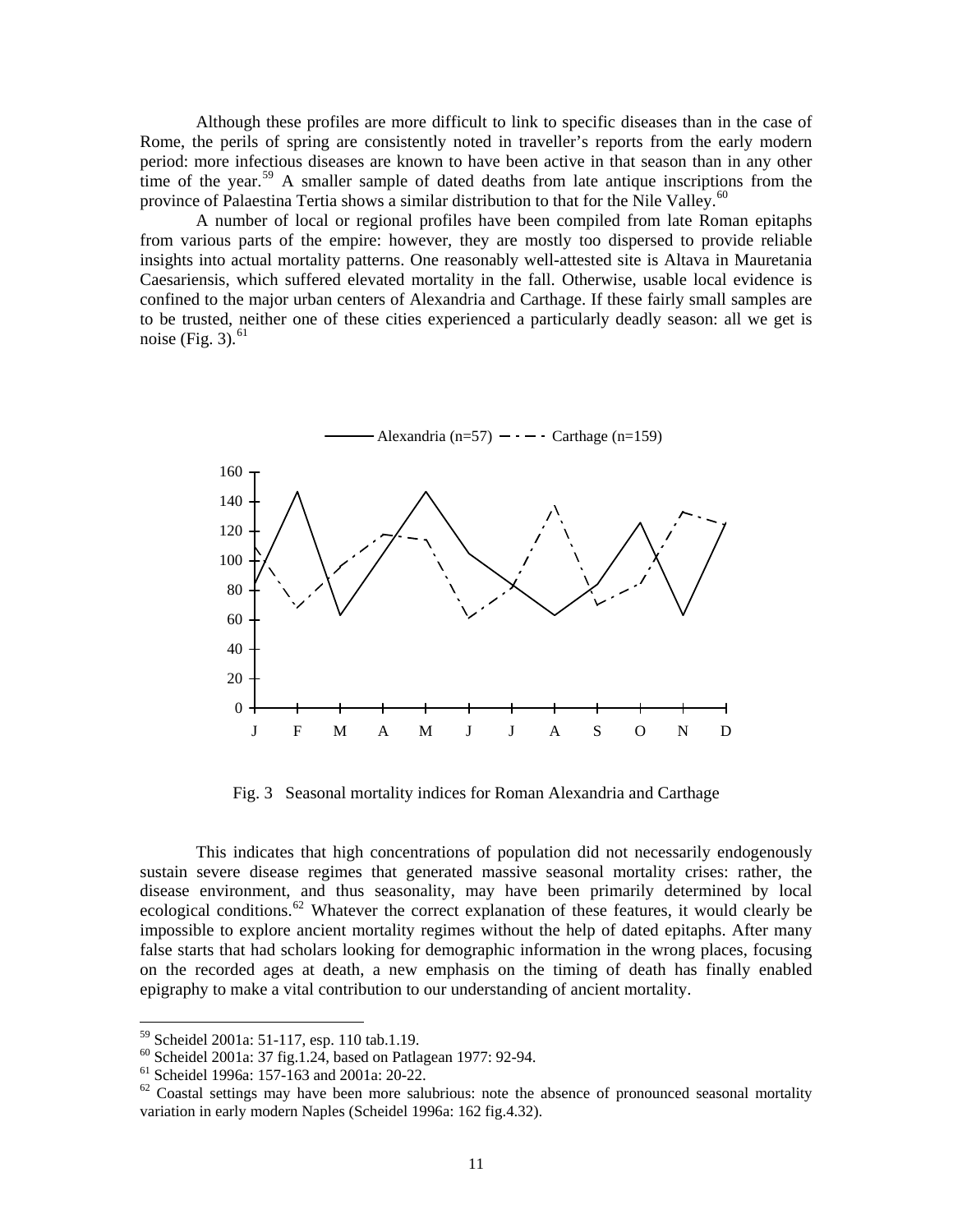#### **Fertility**

Ancient fertility rates are empirically unknown. There can be doubt that in the long term, birth rates must have broadly matched death rates, given that sustained significant divergences would eventually have caused ancient populations either to disappear or to expand to modern levels. Beyond this trivial observation, more specific insights are hard to come by. With the help of the information contained in census returns, Frier was able to reconstruct the age-specific fertility distribution for women in Roman (Middle) Egypt, which indicates the prevalence of a 'natural fertility' regime, that is, the absence of deliberate parity-dependent family limitation.<sup>[63](#page-11-0)</sup> Fertility *rates*, however, need to be inferred from probable levels of mean life expectancy.<sup>[64](#page-11-1)</sup> Notwithstanding sporadic claims to the contrary, inscriptions do not and cannot contribute direct information on this issue. Parent-child ratios on epitaphs do not tell us about the number of children ever born to a particular woman, let alone the average scale of fertility.<sup>[65](#page-11-2)</sup> Lothar Wierschowski tried to circumvent this problem by focusing on the average number of attested children per family in epitaphs from three Gallic communities in different periods in order to trace *relative* fertility change over time.<sup>[66](#page-11-3)</sup> Unfortunately, this experiment yields demographically implausible results,<sup>[67](#page-11-4)</sup> which would seem to suggest that temporal variation in attestation may have been caused by shifts in commemorative fashion rather than changing collective reproductive behavior.

As Brent Shaw has been able to show, inscriptions shed some light on the seasonal distribution of births and thus on seasonal patterns of procreative activity. In 1,447 epitaphs from late antique Rome, both the date of death and the length of life are recorded with sufficient precision (i.e., at least down to a specific month) to calculate the month of birth. The resultant profile shows a peak in the early winter months (Fig. 4), a trend which is broadly in line with a concentration of births in the fall and winter in a sample of 225 cases from Roman Italy outside Rome and more generally with birthing curves from most pre-modern Mediterranean countries.<sup>[68](#page-11-5)</sup> These findings point to long-term continuity in that region.

<span id="page-11-0"></span><sup>&</sup>lt;sup>63</sup> Frier 1994 and 2000: 800-802.

<span id="page-11-1"></span><sup>64</sup> Bagnall and Frier 1994: 138-139, with Scheidel 2001a: 176.

<span id="page-11-2"></span><sup>65</sup> See Scheidel 2001b: 32 n.130 on Lassère 1977: 494-495. Cf. also Scheidel 2001b: 39-40 n.160 for further criticism. For an attempt to measure the average reproductive performance of Roman emperors, see Scheidel 1999a: 269-272.

<span id="page-11-3"></span><sup>66</sup> Wierschowski 1994: 374-375.

<span id="page-11-4"></span> $67$  Scheidel 2001b: 40 n.161. The number of children recorded in familial inscriptions is generally small: cf. Gallivan and Wilkins 1997: 241-242, 258-259 tabs.10.1-2.

<span id="page-11-5"></span><sup>68</sup> Shaw 2001, esp. 92-103. Fig. 4 is derived from Shaw 2001: 107 fig.6. (The reference to 1,247 cases in that figure appears to be an error.) For Roman Italy outside Rome, see ibid. 108 fig.7, and for modern Italian examples, ibid. 105-106 figs.2-3 and 108 fig.8.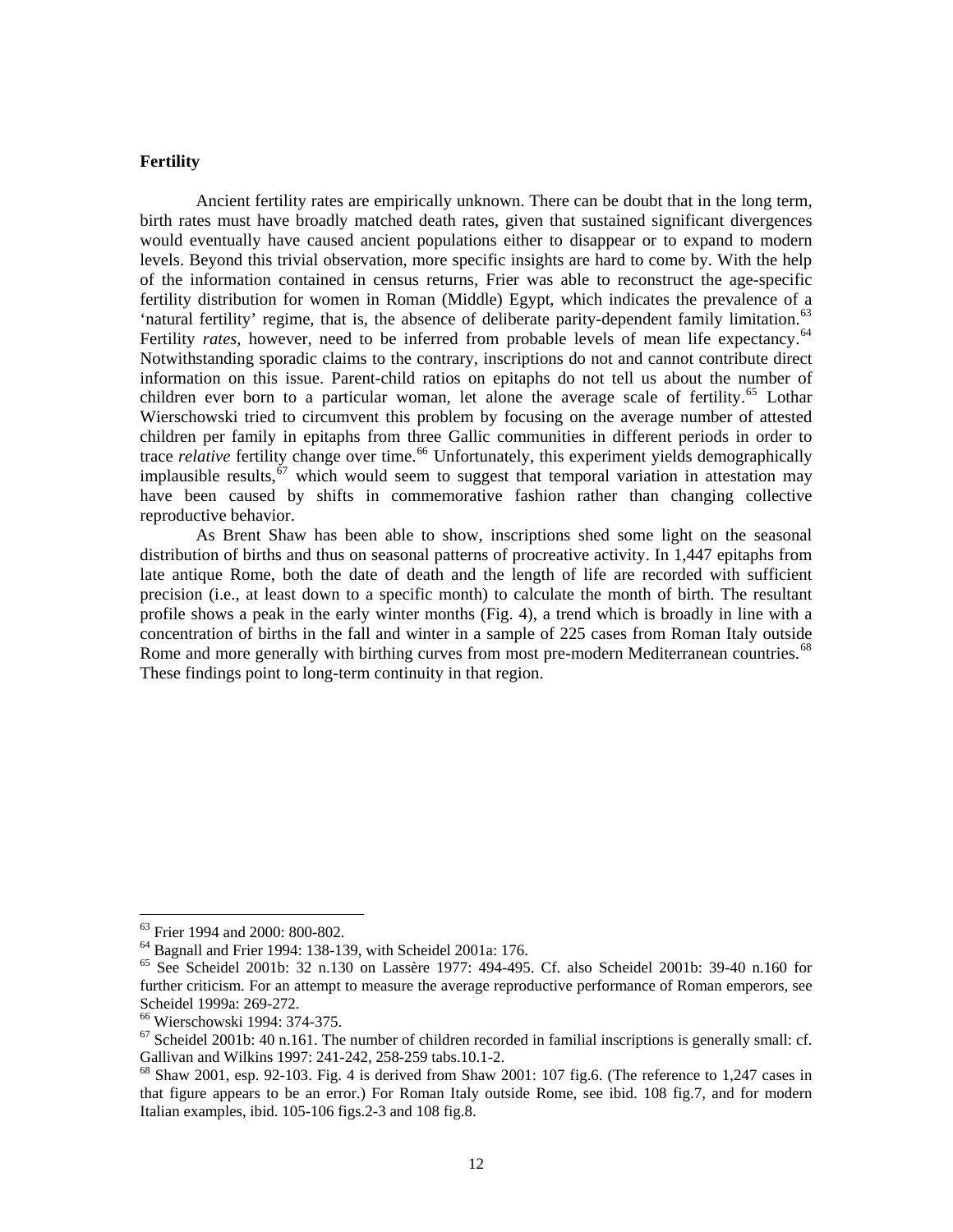

Fig. 4 Seasonal birthing index for late antique Rome (n=1,447)

### **Nuptiality**

Epigraphic documentation has made made very significant contributions to our understanding of the demographic parameters of marriage customs in the Roman world. $69$ Literary sources tend to convey the impression that Roman women and men married early, the former in their mid-teens and the latter by the end of their teens.<sup>[70](#page-12-1)</sup> However, these accounts invariably refer to aristocratic practice, raising the question of whether these norms extended into the general population. At first sight, the limited number of inscriptions (n=501) that record both the length of marriage and age at death – and thus permit us to calculate the age at marriage – do not deviate very widely from the elite sources, indicating a median age at first marriage of 15 years for women and 23 for men in pre-Christian texts and of 17 for women and 26 for men among Christians.<sup>[71](#page-12-2)</sup> However, Richard Saller and Brent Shaw, interpreting age-shifts in the identity of commemorators as proxy evidence for changes in marital status, arrived at somewhat different results. In most samples, on average, spouses replaced parents as commemorators for men who died around age 30 and for women who died around age 20 (Figs. 5-6).<sup>[72](#page-12-3)</sup>

<sup>&</sup>lt;sup>69</sup> I am not aware of comparable Greek data.

<span id="page-12-1"></span><span id="page-12-0"></span> $70$  Lelis, Percy and Verstraete 2003: 103-125 is the most comprehensive collection of pertinent data.

<span id="page-12-2"></span><sup>71</sup> Hopkins 1965: 321 tab.1; cf. Scheidel in press b: figs.1-2. Aubin 2000 questions the reality of apparent differences between Christian and non-Christian marriage ages.<br><sup>72</sup> Source: Saller 1994: 28-31.

<span id="page-12-3"></span>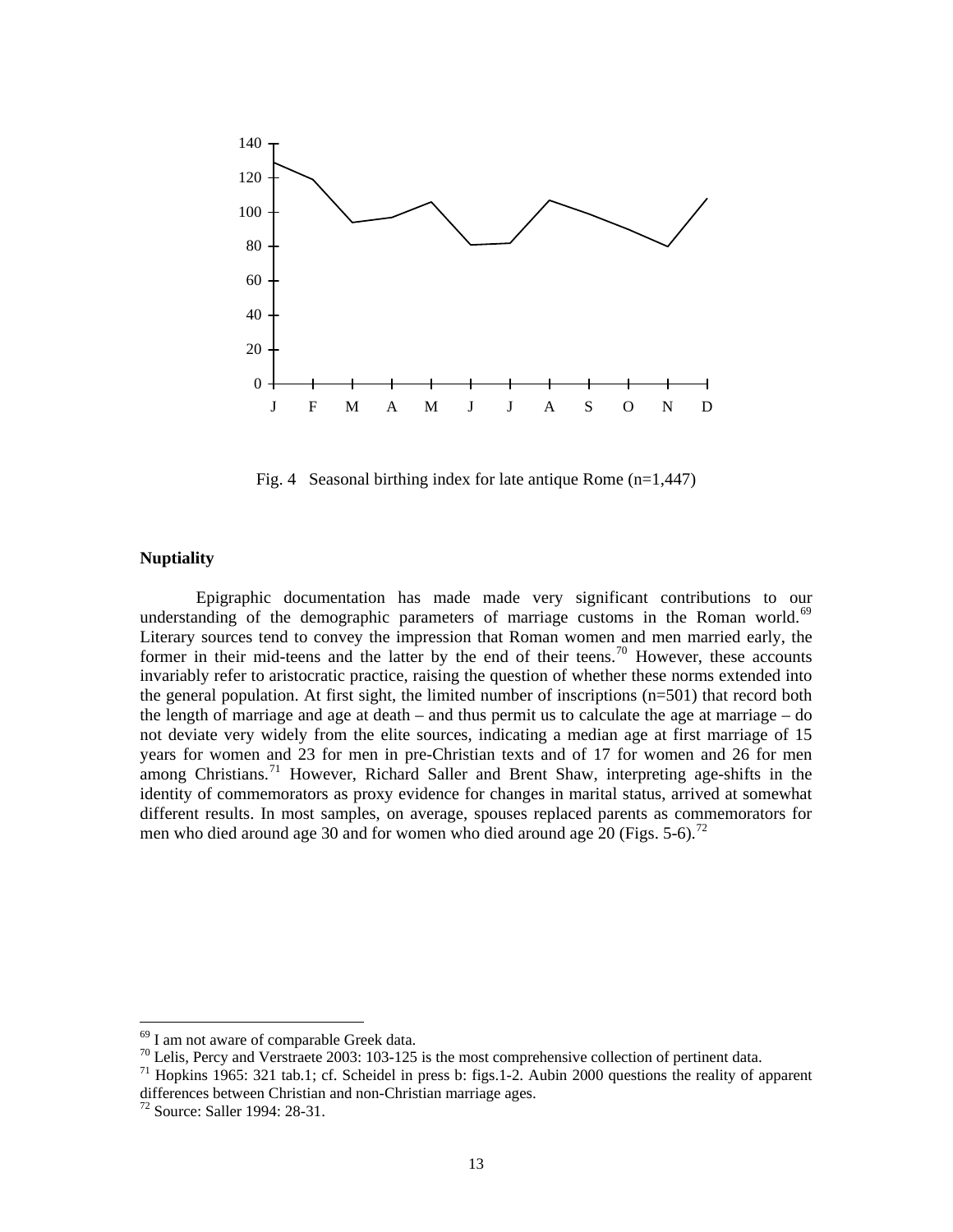

Fig. 5 Proportion of men commemorated by their wives, according to age at death



Fig. 6 Proportion of women commemorated by their husbands, according to age at death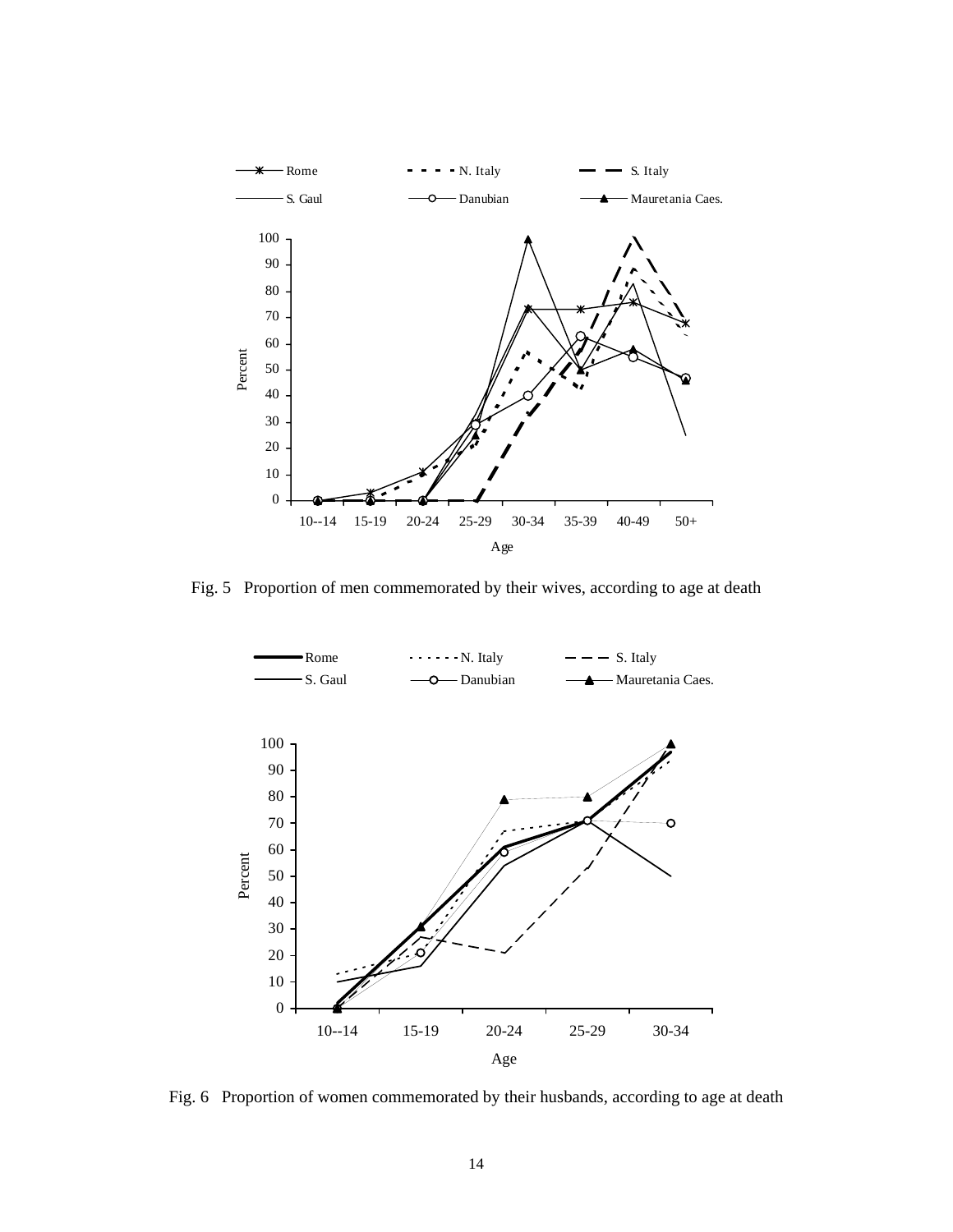Saller and Shaw took this to suggest that men and women had commonly married in their late twenties and late teens, respectively, roughly in keeping with the so-called 'Mediterranean' marriage pattern found in later historical periods.<sup>[73](#page-14-0)</sup> This method has the advantage that it allows us to draw on a much larger body of evidence,  $\frac{1}{4}$  whereas the fact that it does not yield explicit evidence for the age of marriage is its most obvious weakness: the putative relationship between commemorative shifts and marital status can only be assumed but not directly documented. Even so, a recent attempt to explain observed commemorative shifts with reference to different factors failed to provide a credible alternative model: as I have argued elsewhere, the idea that spouses took over as men's commemorators as fathers (who are otherwise thought to have commemorated even married sons) died off is inconsistent with probable demographic conditions and cannot be reconciled with the attested age-specific pattern of commemorative change.<sup>[75](#page-14-2)</sup>

At the same time, it is important to bear in mind that these epitaphs chiefly originate from urban environments and therefore present only a relatively small minority of the population of the 'Latin' half of the empire. The results of the Tuscan census of 1427 ought to discourage us from regarding urban marriage data as necessarily representative of society as a whole: in the late medieval city of Florence, the mean marriage ages for men and women were 34.4 and 17.6 or 20.8 years, respectively, compared to 23.4 years for men and 17 or 19.3 years for women in the small villages of its hinterland.<sup>[76](#page-14-3)</sup> Thus, while women's age at first marriage was fairly constant across the Florentine territory, any attempt to extrapolate a 'typical' age of marriage for men from the metropolitan data alone would grossly misrepresent the experience of the majority of the population and greatly exaggerate the actual average age gap between spouses. While we may take solace in the fact that comparably dramatic urban-rural differences seem to be rare, we cannot tell for sure how reliably Roman epitaphs – however interpreted – capture the experience of many millions of rural couples.

Funerary dedications for Roman soldiers exhibit a rather different pattern. Unlike male civilians, even in their thirties and forties only about one-third of recorded active members of the military were commemorated by (de-facto) wives. The incidence of commemoration by spouses that did not exceed that by the birth family until the late thirties, arguably indicating correspondingly late (de-facto) marriage for those soldiers who did enter stable unions.<sup>[77](#page-14-4)</sup>

In a survey of 1,677 inscriptions from the western half of the Roman world which record the duration of marriages that had been terminated by the death of a spouse, Shaw was able to highlight striking differences between non-Christian and early Christian commemoration practices. While non-Christian epitaphs produce an erratic pattern in which relatively long marriages outnumber shorter ones and the mean duration of all unions reaches 21 years, the similarly sized collection of Christian texts shows a gradual decline in the survival rate of marriages with increasing spousal age and yields a mean duration of only 14 years which is readily compatible with comparative evidence from the high-mortality regime of early modern France (Fig.  $7^{\frac{78}{3}}$  $7^{\frac{78}{3}}$  $7^{\frac{78}{3}}$ 

<sup>73</sup> Saller 1987; Shaw 1987; Saller 1994: 25-41.

<span id="page-14-1"></span><span id="page-14-0"></span><sup>&</sup>lt;sup>74</sup> The tabulations in Saller 1994: 28-31 tab.2.2.a-h are based on 2,886 recorded commemorators.

<span id="page-14-2"></span><sup>75</sup> Scheidel in press b, *contra* Lelis, Percy and Verstraete 2003: 73-90. Specifically, this thesis logically predicts a much larger proportion of spousal commemorations for men aged 20-29 than can be observed in the evidence. The nature of the evidence does not allow us to distinguish statistically between the rival assumptions that marriage or the presence of living offspring caused women to be commemorated by spouses rather than parents (ibid.).

 $^{76}$  Herlihy and Klapisch-Zuber 1985: 203-211, esp. 210.

<span id="page-14-4"></span><span id="page-14-3"></span> $^{77}$  Phang 2001: 164-176, esp. 168 (fig.). Cf. also briefly Scheidel 2007b: fig.1.

<span id="page-14-5"></span> $^{78}$  Shaw 2002, esp. 223 tab.7 for a tabulation of the data used in my Fig. 7.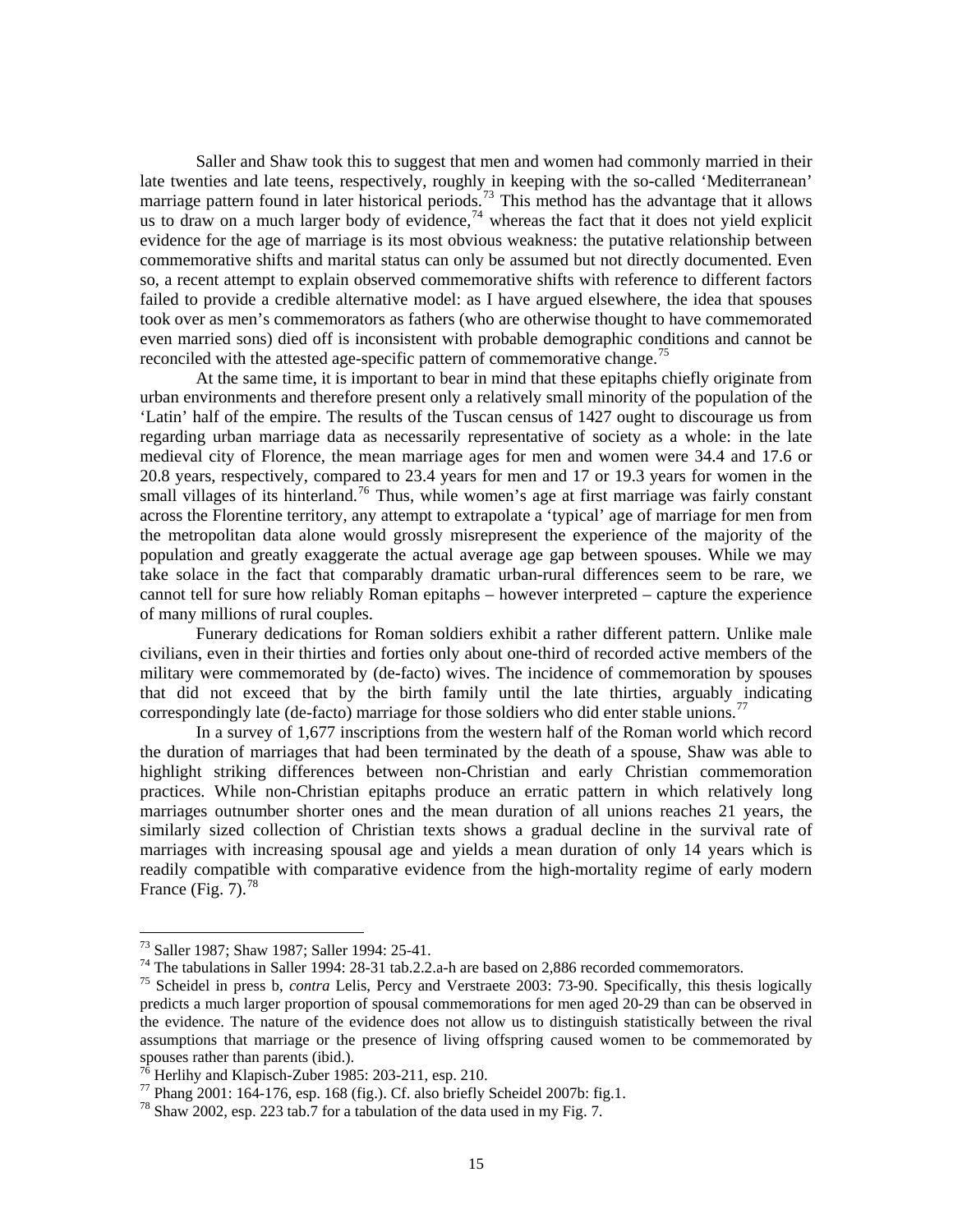

Fig. 7 Length of marriage in inscriptions from the western half of the Roman empire, and predicted length of marriage if mortality was the only attrition factor<sup>[79](#page-15-0)</sup>

Shaw – rightly, in my view – dismisses the representative value of the non-Christian records due to their apparent tendency to emphasize long-lived unions.<sup>[80](#page-15-1)</sup> On the other hand, it is at least possible that the Christian evidence is demographically more dependable. While these records imply far higher attrition rates than predicted by conventional model life tables, their distribution is broadly consistent with a new high-mortality life table that may well provide a better approximation of the most exposed (i.e., urban) elements of early populations.<sup>[81](#page-15-2)</sup> Thus, given the predominantly urban and often more specifically metropolitan provenance of these data, we cannot dismiss them out of hand, although the possibility of a coincidental match must always be borne in mind. Potential confounding variables include divorce – which would have raised the cohort-specific rate of marital termination beyond mortality-induced levels – as well as the theoretical possibility of commemorative preferences favoring younger spouses. This issue would repay further investigation.

Inscriptions also shed light on the seasonal distribution of nuptials in Roman society. Utilizing the same body of Christian epitaphs from late antiquity that also yields information on the seasonality of births and deaths (see above), Shaw identified a number of instances in which both the date of death and the length of marriage had been recorded down to at least a precise

<span id="page-15-0"></span><sup>79</sup> Source: see above, n.78, and below, n.81.

<span id="page-15-1"></span><sup>80</sup> Shaw 2002: 225-227. I must note that Shaw's eliminating of all recorded durations of unions ending in multiples of 5 from 20 years onwards (i.e., all references to durations of 20, 25, 30… years) in non-Christian documents in order to control for age-rounding (ibid. 228 tab.8) does not make any sense in this context: the resultant adjusted mean duration of 12 years is consequently meaningless (*contra* ibid. 229).

<span id="page-15-2"></span><sup>&</sup>lt;sup>81</sup> The predictions in fig. 7 are derived from Coale and Demeny 1983: 57 (Model West Females Mortality Level 3, stationary population,  $e_0$ =25) and Woods 2007: 379 tab.2 (South Europe high mortality model life table, stationary population,  $e_0=20$ ), based on the simplifying assumption that all women married at age 20 and all men at age 30 (cf. the discussion earlier in this section).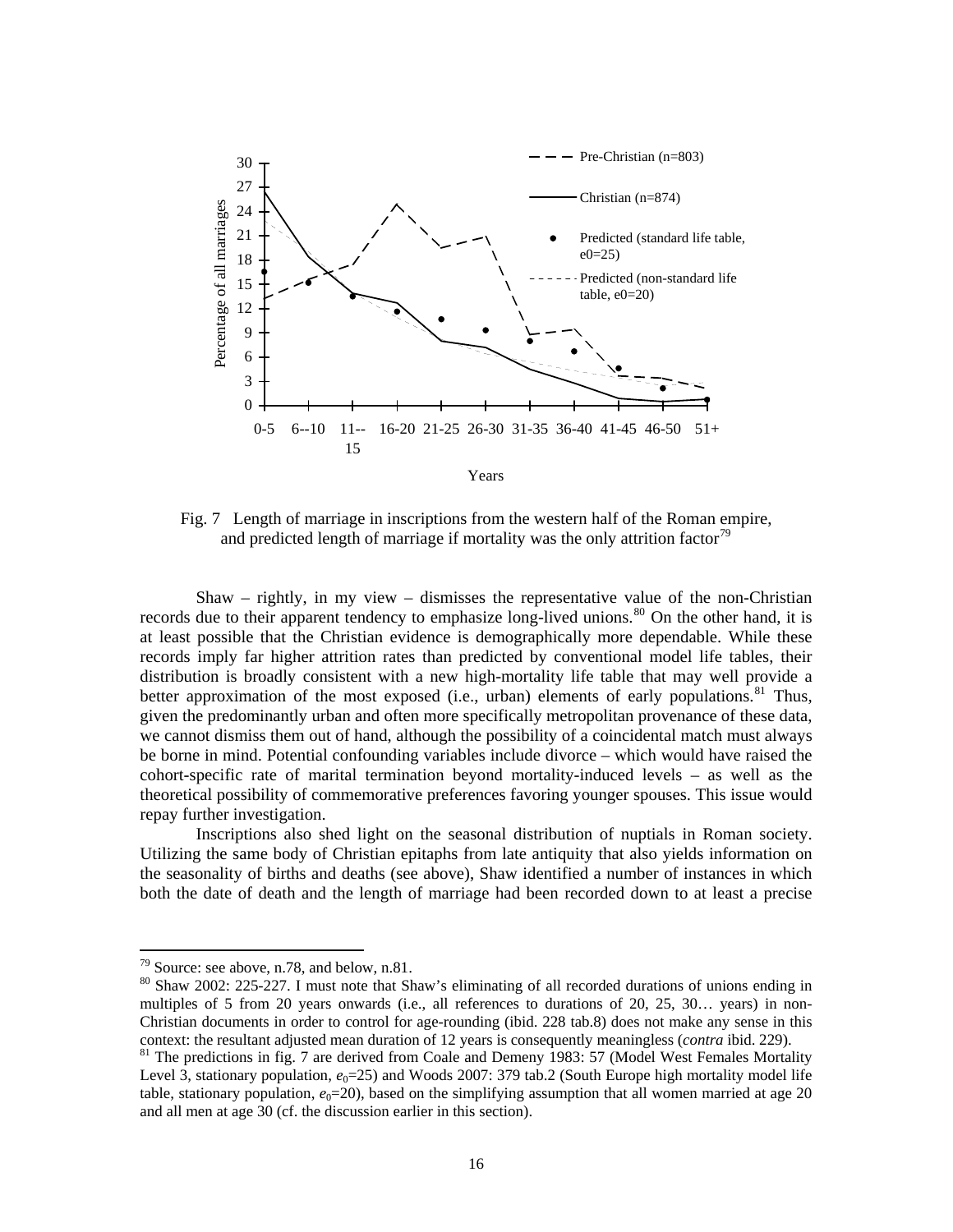number of months. According to these texts, in both Rome and Italy, December was the most popular month for marriage (Fig.  $8$ ).<sup>[82](#page-16-0)</sup>



Fig. 8 Seasonal marriage index for late antique Rome and Italy

Finally, inscriptions have been instrumental in revising our reading of one of the most puzzling demographic features of the ancient world, brother-sister marriage in Roman Egypt. 22, or one-sixth, of the 136 sufficiently well documented marriages in the Roman-period census returns (mostly from Middle Egypt) united individuals identified as full siblings.<sup>[83](#page-16-1)</sup> As seemingly frequent monogamous unions between full brothers and sisters are otherwise unknown in any other historical society, this institution has attracted a fair amount of scholarly attention. Nevertheless, all existing attempts to explain this custom are equally unpersuasive.<sup>[84](#page-16-2)</sup> In a new study, Sabine Hübner argues that these unions did not involve biological siblings at all but were contracted between biological and adopted children. This novel interpretation, which is not directly based on evidence from Roman Egypt, owes much to the observation that several funerary inscriptions from Roman Macedonia and Asia Minor mention unions of this kind.<sup>[85](#page-16-3)</sup> In this case, epigraphy has opened up a new way of reading papyrological data.

<span id="page-16-0"></span> $82$  Shaw 1997: 69-71, esp. 71 figs. 4-5. In this regard, the Roman evidence broadly resembles but not quite matches the strong preference for marriage in January and February in pre-1900 Italy, which was a function of agrarian rythms: ibid. 66 figs.2-3 and 72-75, esp. 73 figs.6-7.<br><sup>83</sup> For the evidence, see Bagnall and Frier 1994: 127, with later additions.

<span id="page-16-2"></span><span id="page-16-1"></span><sup>&</sup>lt;sup>84</sup> See esp. Hopkins 1980; Shaw 1992; Scheidel 1996a: 9-51. For possible ways of reconciling this custom with innate incest avoidance, cf. Scheidel 2004b.

<span id="page-16-3"></span><sup>85</sup> Hübner 2007, with reference to *SEG* XXX 596; *TAM* II 1-3.148; *SEG* VI 137 (with 139); *MAMA* I 232; *RECAM* II 303. Roman-period law codes and comparative evidence from more recent cultures documents similar practices of adoption-*cum*-marriage (ibid.).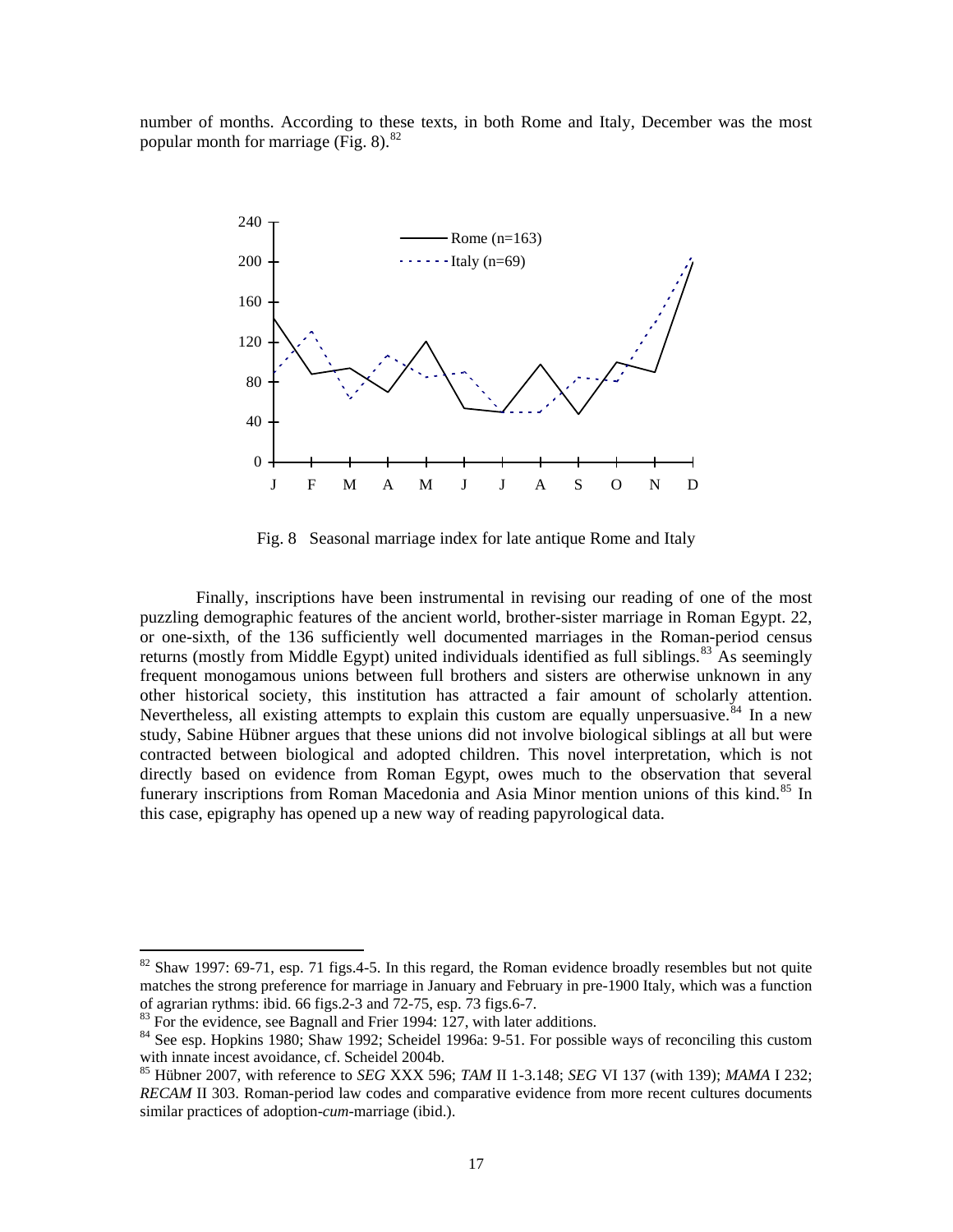#### **Family structure**

In a seminal study published in 1984, Saller and Shaw collated evidence from some 25,000 epitaphs from the western provinces of the Roman empire in a large-scale attempt to 'measure variations in family and non-familial relationships within different regional and social contexts'. They found that in these inscriptions, commemorative links between members of the nuclear family – spouses/parents and children/siblings – generally greatly outnumbered those that involved other relationships, such as extended kin, friends, or dependents. In other words, the vast majority of individuals who were commemorated on stone received these dedications from members of their nuclear family: in 19 civilian samples that record a total of 5,957 commemorative relationships, between 72 and 91 per cent of them involved parents, spouses, children, and siblings; the overall rate is 85 per cent. By contrast, little more than 4 per cent of all dedications were set up by extended kin. $86$  This suggests that for most social groups, the nuclear family was the focal point of three principal social principal bonds, namely family duty, affection, and heirship.<sup>[87](#page-17-1)</sup> Only some socially isolated elements of the Roman military deviated from this pattern.<sup>[88](#page-17-2)</sup> In addition, Shaw used early Christian inscriptions to demonstrate continuity between early and late imperial commemorative preferences: almost 96 per cent of 1,816 dedications in a sample of Christian epitaphs occurred within the nuclear family.<sup>[89](#page-17-3)</sup> These findings provided a much-needed corrective to sweeping claims that the nuclear or conjugal family had not become a prominent feature until late antiquity or indeed (much) later.<sup>[90](#page-17-4)</sup> Recent studies have focused more strongly on regional variation.<sup>[91](#page-17-5)</sup>

It is important, however, to be clear about the limitations of this particular approach. These surveys strictly speaking merely lend support to the notion that nuclear-family relationships mattered more to dedicants than other types of associations, and more specifically that the *pater familias* did not claim a monopoly on the formal commemoration of individuals under his legal control. In 1996, Dale Martin criticized Saller and Shaw's technique of measuring relationships between pairs of people in a way that cannot account for the presence of extended (i.e., three-generational or lateral) relationships even when they are in fact recorded, and proposed to focus on the characteristics of entire inscriptions rather than on dyadic links.<sup>[92](#page-17-6)</sup> This critique has yet to be fully taken into account by students of the Roman family.<sup>[93](#page-17-7)</sup> However, when Jonathan Edmondson recently applied both methods to two epigraphic samples from Lusitania, he obtained virtually identical results: in both cases, the nuclear family dominated the record.<sup>[94](#page-17-8)</sup>

While nuclear relationships can be shown to have taken precedence over other social ties, these epitaphs do not provide direct evidence for household structure: extended kin may have

<span id="page-17-0"></span><sup>&</sup>lt;sup>86</sup> Saller and Shaw 1984: 147-151 tabs.1-19. It catches the eye that (albeit mostly privileged) slave populations conform to the same pattern: ibid. 151 tabs.17-19.

 $87$  Saller and Shaw 1984: 127.

<span id="page-17-2"></span><span id="page-17-1"></span><sup>88</sup> See Saller and Shaw 1984: 133, 139-145, 152-155 tabs. 20-32, and in general Phang 2001.

<span id="page-17-3"></span><sup>89</sup> Shaw 1984: 497 tabs.7-14.

<span id="page-17-4"></span><sup>&</sup>lt;sup>90</sup> While historical demographers had already exploded the myth of a dominance of the extended family in pre-modern western Europe, the Roman imperial evidence was essential in refuting Jack Goody's idea that the conjugal only took off with the spread of Christianity (Goody 1983).

<span id="page-17-5"></span><sup>&</sup>lt;sup>91</sup> For regional patterns, see esp. Martin 1996 (Asia Minor), Gallivan and Wilkins 1997 (Italy), and Edmondson 2005 (Lusitania). See also below, at the end of this section.

<span id="page-17-6"></span><sup>&</sup>lt;sup>92</sup> Martin 1996: 42-47.

 $93$  The counter-critique by Rawson 1997 does not properly address Martin's key point.

<span id="page-17-8"></span><span id="page-17-7"></span><sup>&</sup>lt;sup>94</sup> Edmondson 2005: 215-217, esp. 216 tab.7.9, with 193 tab.7.1. Among 243 inscriptions with discernible commemorative relationships from Augusta Emerita, 80 per cent mention only members of the nuclear family, whereas 77 per cent of 306 relationships in the same sample are between members of the nuclear family. The percentages are essentially the same for the *Civitas Igaeditanorum* (81 per cent of 77 inscriptions and 78 per cent of 125 relationships are just 'nuclear').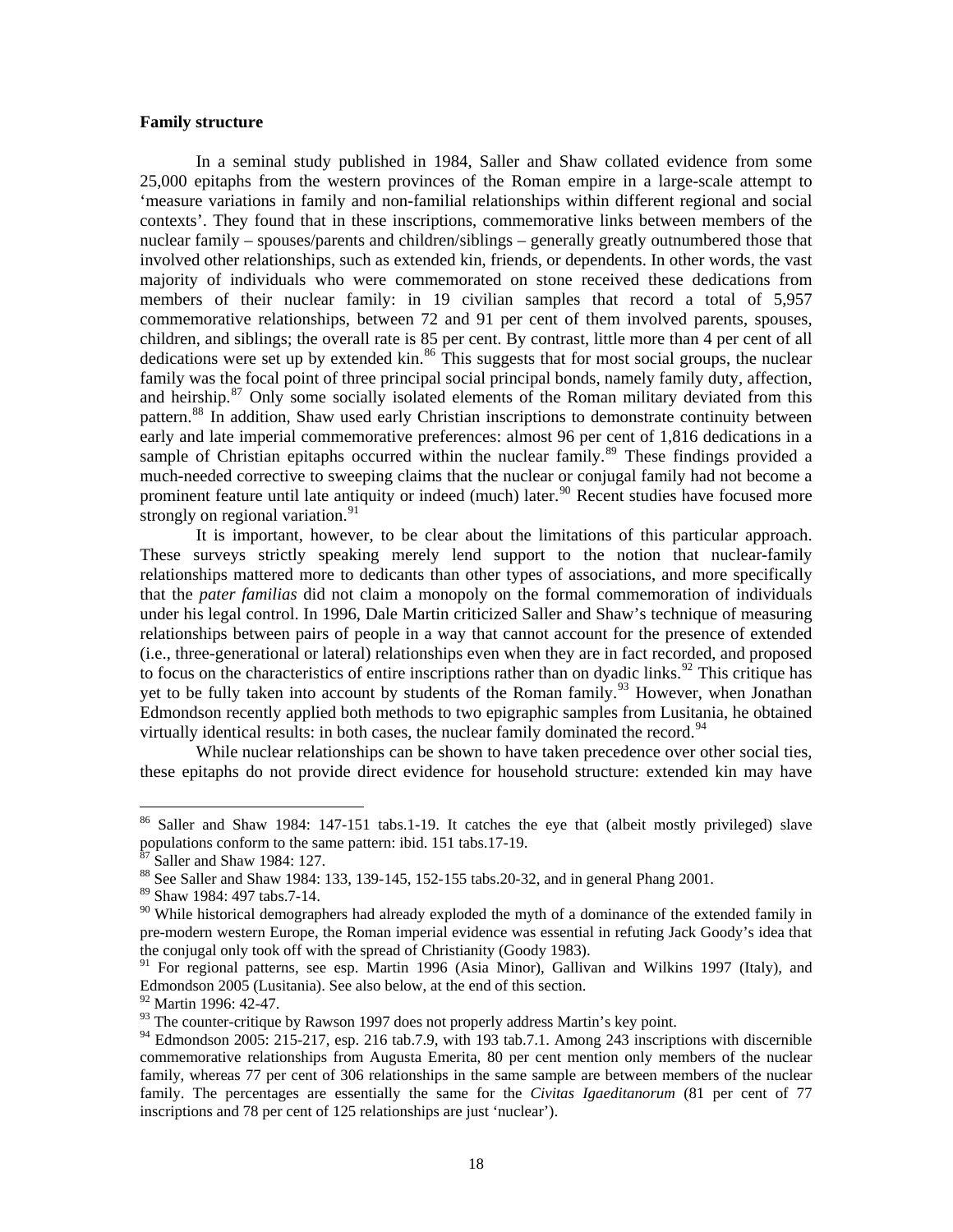been present in an unknowable proportion of all households or may otherwise have played an important role in people's lives. Unfortunately, empirical data on household composition are limited to Greco-Roman Egypt, where we encounter a substantial range of levels of complexity – from solitary households to those formed by conjugal, extended, or multiple families – and significant differences between urban and rural settings.<sup>[95](#page-18-0)</sup> The latter finding once again serves as a reminder that family relations in the vast and potentially diverse rural population of the western half of the empire that did not embrace the 'epigraphic habit' of the Principate in the same way as urban residents remain outside our field of vision.<sup>[96](#page-18-1)</sup>

Most of the epigraphically documented familial ties in the eastern Mediterranean still await detailed examination and comparative analysis. Whereas epitaphs from late archaic and classical Athens resemble the western Roman material in emphasizing attachment within the nuclear family,  $97$  funerary evidence from Asia Minor and the Levant points in a different direction. 41 per cent of 890 inscriptions from western Asia Minor in which commemorative relations can be ascertained include persons outside the immediate family: local rates range from 27 per cent in Bithynia (n=124, mostly from Nicomedia) to 75 per cent at Olympus in Lycia  $(n=205)$ .<sup>[98](#page-18-3)</sup> I agree that this may suggest 'a broader emphasis on maintaining links and emotional ties with more distant kin'.<sup>[99](#page-18-4)</sup> It is more difficult to classify epitaphs from Palmyra and Nabataean Hegra.<sup>[100](#page-18-5)</sup> At the latter site, while only one out of 18 inscriptions with discernible ties specifies an extended relationship, commemorations between siblings account for 27 per cent of all relations (n=30), a share several times as large as that found in western Roman sources. This might suggest extended family relations, perhaps even households comprised of co-resident siblings. Most epitaphs at Palmyra lack dedicators, but very few multiple-named inscriptions without dedicators refer to extended kin (6 per cent,  $n=84$ ). At the same time, the high incidence of attested cousinmarriage may reflect a greater importance of extended family relations in Palmyrene society. These are just a few tantalizing glimpses of rich cultural diversity: one can only hope that the material from the Greco-Roman East will finally receive the attention it deserves.

#### **Outlook**

 $\overline{a}$ 

Over the last quarter of a century, epigraphic evidence has given us the means to address a whole range of new questions originating from the demographic study of the more recent past. For the first time, this has made it possible to situate the demographic experience of ancient societies within a much broader comparative framework. But where do we go from here? As is well known, prediction is very difficult, especially about the future… Written information about ancient demography is painfully limited, and it is clear that many key questions will never be answered with its help. I believe that future progress in this field will primarily come from nontextual sources, spurred on by advances in the physical and life sciences. For now, the most promising areas of investigation appear to be those related to physiological well-being – revolving around analysis of the nutritional status of skeletal remains – and to human mobility, where genetics has already begun to make a major contribution. At the same time, open questions concerning population size, mortality and fertility regimes, and family structure are unlikely to

<span id="page-18-0"></span><sup>&</sup>lt;sup>95</sup> Bagnall and Frier 1994: 57-74, esp. 67 tab.3.2, with Bagnall, Frier and Rutherford 1997: 94-99, esp. 96 tab.6.1. See also Clarysse and Thompson 2006: 246-293, esp. 248-249 tabs.7.8-9 and 255 tab.7.12.<br><sup>96</sup> Note, for instance, that in societies with urban nuclear family regimes, stem families may have been more

<span id="page-18-1"></span>common among farmers: cf. the references in Shaw 1984: 486 n.55 and Anderson 1995: 10-22.

 $97$  Humphreys 1980, esp. 104-105, 116 n.48.

<span id="page-18-3"></span><span id="page-18-2"></span><sup>98</sup> Martin 1996: 47-60, esp. 59 tab.2 (where the numbers do not match those at 48 tab.1).

<span id="page-18-4"></span><sup>&</sup>lt;sup>99</sup> As suggested by Edmondson 2005: 216-217.

<span id="page-18-5"></span><sup>&</sup>lt;sup>100</sup> For the following, I rely on Dandrow 2001, who draws on Healey 1993 and Sadurska and Bounni 1994.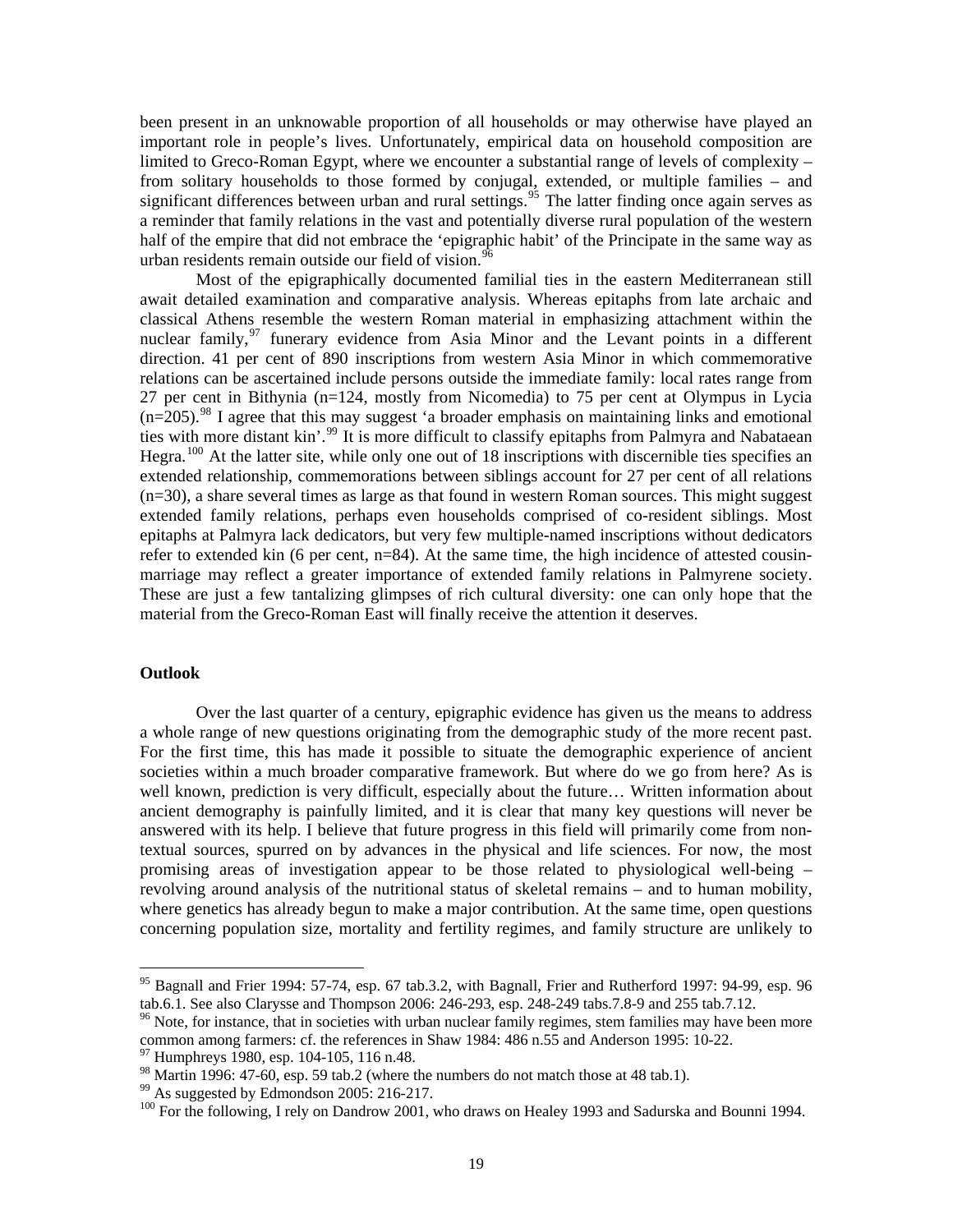receive better answers from these lines of inquiry. It is quite possible that in these areas at least we have already come close to exhausting our resources. I would love to be proven terribly wrong; but I won't be holding my breath.

#### **References**

- Alter, G. and Carmichael, A. (1996) 'Studying causes of death in the past: problems and models', *Historical Methods* 29: 44-48
- --- (eds.) (1997) *Classification of causes of death*, special issue of *Continuity and Change* 12.2
- Anderson, M. (1995) *Approaches to the history of the western family 1500-1914*. rev. ed. Cambridge
- Aubin, M. (2000) 'More apparent than real? Questioning the difference in marital age between Christian and non-Christian women of Rome during the third and fourth centuries', *AHB* 14: 1-13
- Bagnall, R. S. (1997) 'Missing females in Roman Egypt', *SCI* 16: 121-138
- --- and Frier, B. W. (1994) *The demography of Roman Egypt*. Cambridge.
- ---, Frier, B. W., and Rutherford, I. C. (1997) *The census register P.Oxy 984: the reverse of Pindar's Paeans*. Brussels
- Bellancourt-Valdher, M. and Corvisier, J.-N. (eds.) (1999) *La démographie historique antique*. Arras
- Beloch, J. (1886) *Die Bevölkerung der griechisch-römischen Welt*. Leipzig.
- Bielenstein, H. (1987) 'Chinese historical demography A.D. 2-1982', *Bulletin of the Museum of Far Eastern Antiquities* 59: 1-288
- Biller, P. (2000) *The measure of multitude: population in medieval thought*. Oxford
- Bintliff, J. and Sbonias, K. (eds.) (1999) *Reconstructing past population trends in Mediterranean Europe (3000 BC – AD 1800)*. Oxford
- Boyaval, B. (1975) 'Remarques à propos des indications d'âges des etiquettes de momies', *ZPE* 18: 49-74
- --- (1976) 'Remarques sur les indications d'âges de l'épigraphie funéraire d'Egypte', *ZPE* 21: 217-243
- Brulé, P. (1990) 'Enquete démografique sur la famille grecque antique: étude de listes de politographie d' Asie mineure d' époque hellénistique (Milet et Ilion)', *REA* 92: 233-258
- --- (1992) 'Infanticide et abandon d'enfants: prâtiques grecques et comparaisons anthropologiques', *DHA* 18: 53-90
- Brunt, P. A. (1987) *Italian manpower 225 B.C. A.D. 14*. rev. ed. Oxford
- Burn, A. R. (1953) 'Hic breve vivitur: a study of the expectation of life in the Roman empire', *P&P* 4: 2-31
- Chamberlain, A. (2006) *Demography in archaeology*. Cambridge

Chapman, M. (1980) 'Infanticide and fertility among Eskimos: a computer simulation', *American Journal of Physical Anthropology* 53: 317-327

- Clarysse, W. and Thompson, D. J. (2006) *Counting the people in Hellenistic Egypt*. 2 vols. Cambridge
- Clauss, M. (1973) 'Probleme der Lebensalterstatistik aufgrund römischer Grabinschriften', *Chiron* 3: 395-417
- Coale, A. J. and Demeny, P. (1983) *Regional model life tables and stable populations*. 2nd ed. New York and London
- Corvisier, J.-N. and Suder, W. (1996) *Polyanthropia oliganthropia: bibliographie de la démographie du monde grec*. Wroclaw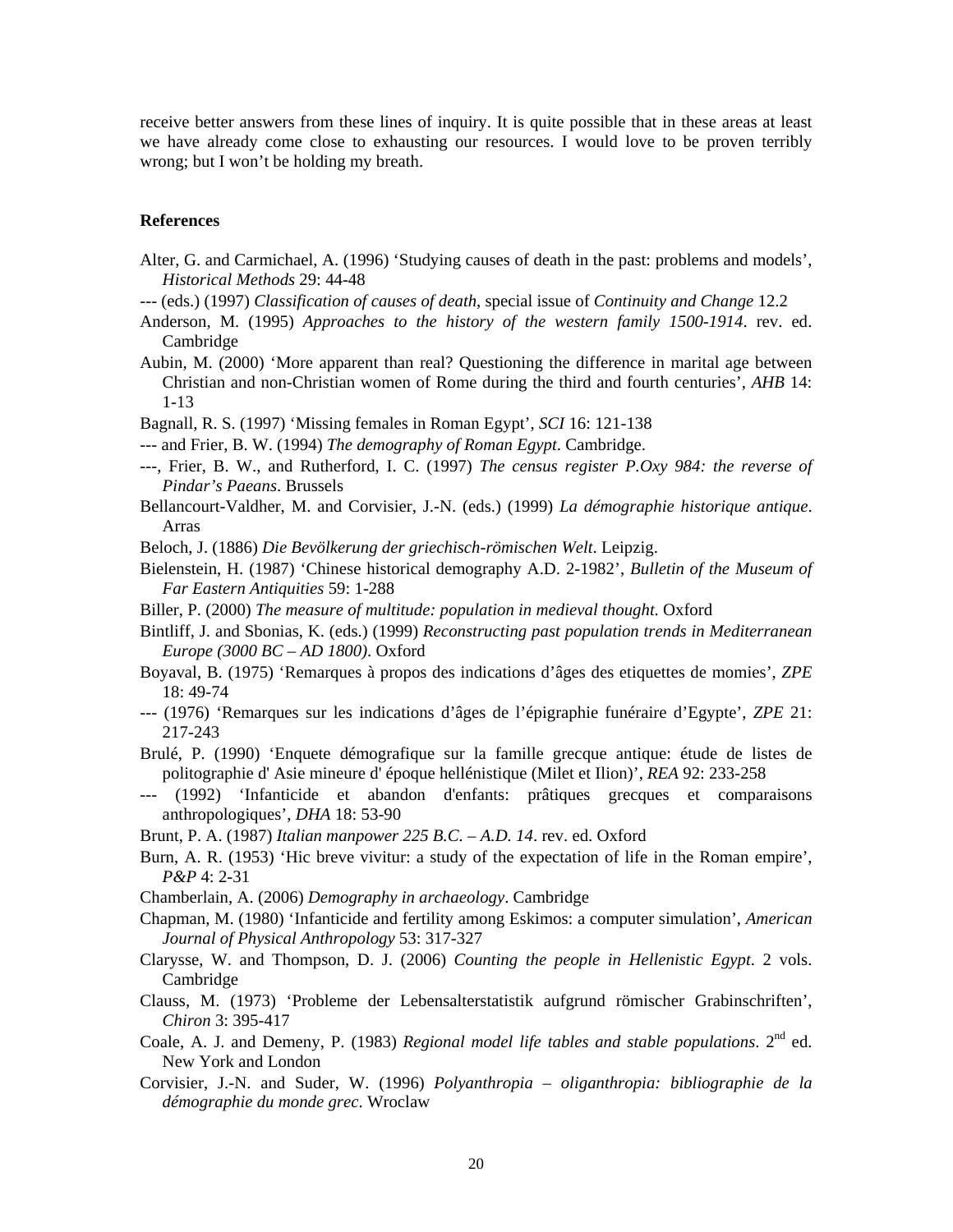Corvisier, J.-N. and Suder W. 2000. *La population de l'antiquité classique*. Paris

- Cumont, F. (1934) 'The population of Syria', *JRS* 24: 187-190
- Dandrow, E. M. (2001) 'A preliminary study of Nabataean and Palmyrene family structure', unpub. seminar paper University of Chicago
- Duncan-Jones, R. P. (1982) *The economy of the Roman empire: quantitative studies*. 2<sup>nd</sup> ed. Cambridge
- --- (1990) *Structure and scale in the Roman economy*. Cambridge
- --- (1997) 'Numerical distortion in Roman writers', in J. Andreau, P. Briant and R. Descat (eds.), *Économie antique: prix et formations des prix dans les économies antiques*. Saint-Bertrandde-Comminges: 147-159
- Edmondson, J. (2005) 'Family relations in Roman Lusitania: social change in a Roman province?', in M. George (ed.), *The Roman family in the empire: Rome, Italy, and beyond*. Oxford: 183-229
- Ery, K. K. (1969) 'Investigations on the demographic source value of tombstones originating from the Roman period', *Alba Regia* 10: 51-67
- Farris, W. W. (1995) *Population, disease, and land in early Japan, 645-900*. Cambridge MA and London
- Frier, B. W. (1982) 'Roman life expectancy: Ulpian's evidence', *Harvard Studies in Classical Philology* 86: 213-251
- --- (1994) 'Natural fertility and family limitation in Roman marriage', *CPh* 90: 318-333
- --- (2000) 'The demography of the early Roman empire', *CAH* 2nd ed. Vol. 11. Cambridge: 787- 816
- Frisch, P. (1975) *Die Inschriften von Ilion*. Bonn
- Gallivan, P. and Wilkins, P. (1997) 'Familial structures in Roman Italy: a regional approach', in B. Rawson and P. Weaver (eds.), *The Roman family: status, sentiment, space*. Canberra and Oxford: 239-279
- Gallo, L. (1980) 'Popolosità e scarsita di popolazione: contributo allo studio di un *topos*', *ASNP* 10: 1233-1270
- Garnsey, P. (1998) *Cities, peasants and food in classical antiquity: essays in social and economic history*. W. Scheidel (ed). Cambridge
- Golden, M. (2000) 'A decade of demography: recent trends in the study of Greek and Roman populations', in P. Flensted-Jensen, T. H. Nielsen and L. Rubinstein (eds.), *Polis and politics: studies in ancient Greek history presented to Mogens Herman Hansen on his sixtieth birthday, August 20, 2000*. Copenhagen: 23-40
- Goody, J. (1983) *The development of the family and marriage in Europe*. Cambridge
- Grassl, H. (1982) *Sozialökonomische Vorstellungen in der kaiserzeitlichen griechischen Literatur (1.-3. Jh. n. Chr.)*. Wiesbaden
- Günther, W. (1988) 'Milesische Bürgerrechts- und Proxenieverleihungen der hellenistischen Zeit', *Chiron* 18: 383-419
- Hansen, M. H. (1985) *Demography and democracy: the number of Athenian citizens in the fourth century B.C.* Herning
- --- (1994) The number of Athenian citizens *secundum* Secunda', *EMC* 38: 299-310
- --- (2006a) *The shotgun method: the demography of the ancient Greek city-state culture*. Columbia, MO
- --- (2006b) *Studies in the population of Aigina, Athens and Eretria*. Copenhagen
- Healey, J. F. (1993) *The Nabataean tomb inscriptions of Mada'in Salih*. Oxford
- Herlihy, D. and Klapisch-Zuber, C. (1978) *Les Toscans et leurs familles: un étude du catasto florentin de 1427*. Paris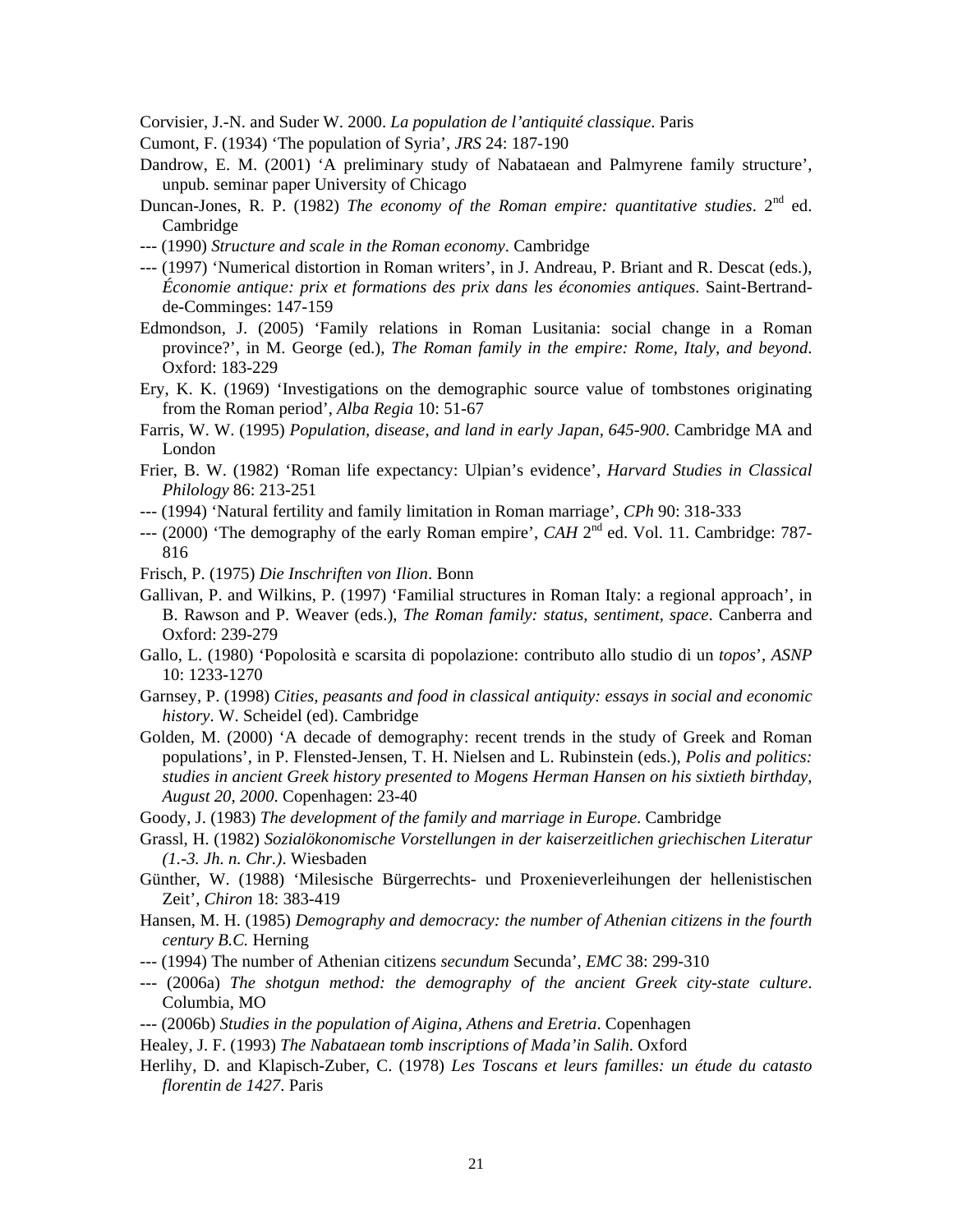- --- and --- (1985) *Tuscans and their families: a study of the Florentine catasto of 1427*. New Haven and London
- Hin, S. (in progress) 'Fertility and mortality: demographic behaviour in Roman Italy', PhD thesis University of Leiden
- Hombert, M. and Préaux, C. (1952) *Recherches sur le recensement dans l'Egypte romaine*. Leiden
- Hopkins, M. K. (1965) 'The age of Roman girls at marriage', *Population Studies* 18: 309-327
- --- (1966) 'On the probable age structure of the Roman population', *Population Studies* 20: 245- 264
- --- (1980) 'Brother-sister marriage in Roman Egypt', *CSSH* 22: 303-354
- --- (1987) 'Graveyards for historians', in F. Hinard (ed.), *La mort, les morts et l'au-delà dans le monde romain: actes du colloque de Caen, 20-22 novembre 1985*. Caen: 113-126
- Hoppa, R. D. and Vaupel, J. W. (eds.) (2002) *Paleodemography: age distributions from skeletal samples*. Cambridge
- Hübner, S. R. (2007) "Brother-sister' marriage' in Roman Egypt a curiosity of humankind or a widespread family strategy?', *JRS* 97 (in press)
- Humphreys, S. C. (1980) 'Family tomb cult in ancient Athens: tradition or traditionalism?', *JHS* 100: 96-126
- Kennedy, D. (2006) 'Demography, the population of Syria and the census of Q. Aemilius Secundus', *Levant* 38: 109-124
- Kron, G. (2005) 'The Augustan census figures and the population of Italy', *Athenaeum* 93: 441- 495
- Landers, J. (1993) *Death and the metropolis: studies in the demographic history of London 1670- 1830*. Cambridge
- Lassère, J.-M. (1977) *Ubique populus: peuplement et mouvements de population dans l'Afrique romaine de la chute de Carthage à la fin de la dynastie des Sévères (146 a.C. – 235 p.C.)*. Paris
- Lelis, A. A., Percy, W. A., and Verstraete, B. C. (2003) *The age of marriage in ancient Rome*. Lewiston, Queenston and Lampeter
- Le Teuff, B. (2007) 'Les agents du recensement dans les provinces de l'Empire romain d'Auguste à Dioclétien', Mémoire de Master 2, Université Paris I
- Liao, T. F. (2001) 'Were past Chinese families complex? Household structures during the Tang dynasty, 618-907 AD', *Continuity and Change* 16: 331-355
- Lo Cascio, E. (1994) 'The size of the Roman population: Beloch and the meaning of the Augustan census figures', *JRS* 84: 23-40
- Maier, F. G. (1953/4) 'Römische Bevölkerungsgeschichte und Inschriftenstatistik', *Historia* 2: 318-351
- Martin, D. B. (1996) 'The construction of the ancient family: methodological considerations', *JRS* 86: 41-60
- McWilliam, J. (2001) 'Children among the dead: the influence of urban life on the commemoration of children on tombstone inscriptions', in S. Dixon (ed.), *Childhood, class and kin in the Roman world*. London and New York: 74-98
- Mihailescu-Bîrliba, L. (2004) *Individu et société en Dacie romaine: étude de démographie historique*. Wiesbaden
- Morris, I. (1992) *Death-ritual and social structure in classical antiquity*. Cambridge
- Mouritsen, H. 2005 'Freedmen and decurions: epitaphs and social history in imperial Italy', *JRS* 95: 38-63
- Nordberg, H. (1963) *Biometrical notes: the information on ancient Christian inscriptions from Rome concerning the duration of life and the dates of birth and death*. Rome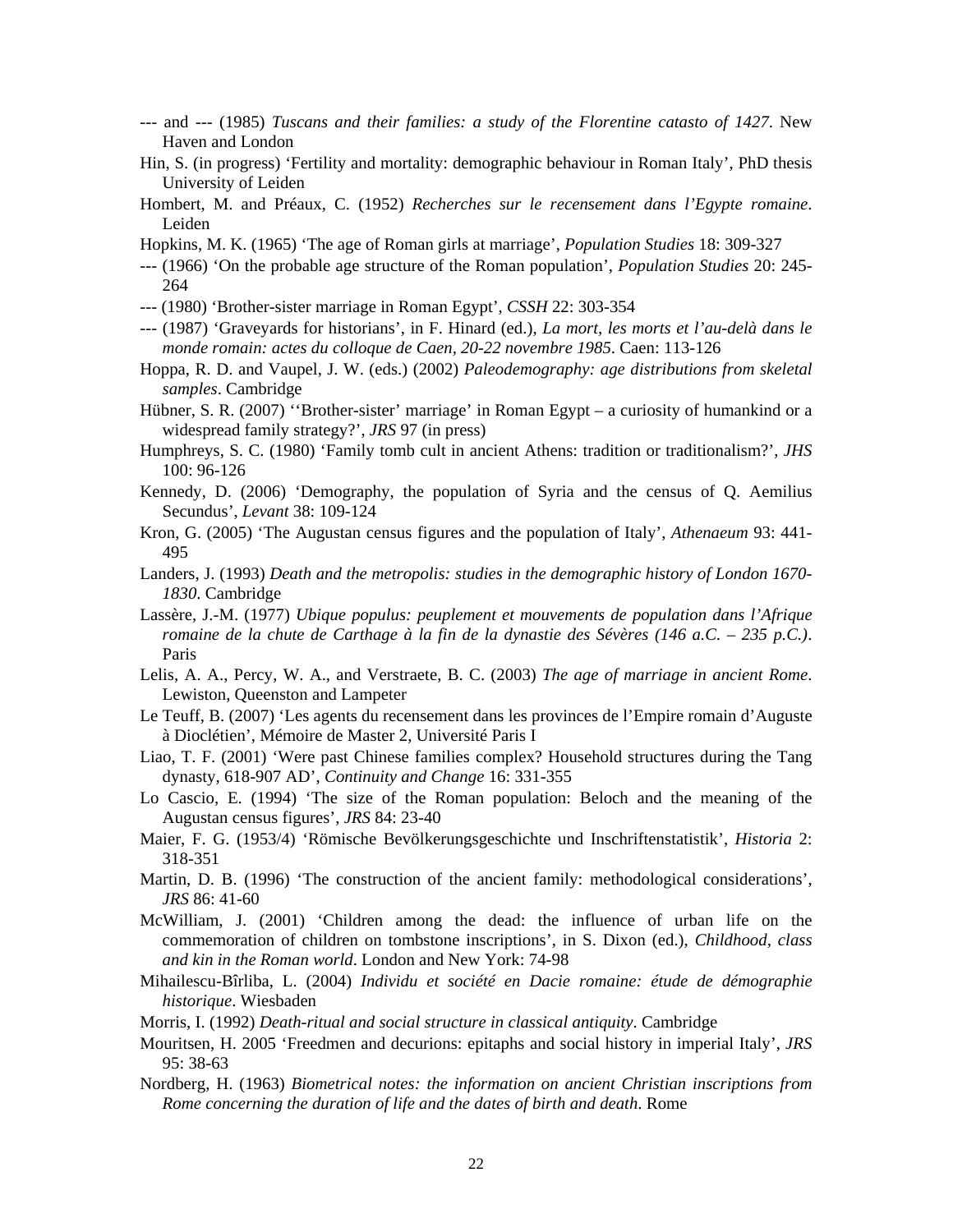- Osborne, R. (2004) 'Demography and survey', in S. E. Alcock and J. F. Cherry (eds.), *Side-byside survey: comparative regional studies in the Mediterranean world*. Oxford: 163-172
- Paine, R. R. and Storey, G. R. (2006) 'Epidemics, age at death, and mortality in ancient Rome', in Storey (ed.) (2006): 69-85
- Parkin, T. G. (1992) *Demography and Roman society*. Baltimore and London
- Patlagean, E. (1977) *Pauvreté économique et pauvreté sociale à Byzance 4<sup>e</sup> -7e siècles*. Paris and The Hague
- Pelgrom, J. (in progress) *Archaeology and demography: a re-appraisal of the evidence*. Ph.D. thesis University of Leiden
- Phang, S. E. (2001) *The marriage of Roman soldiers (13 BC AD 235): law and family in the imperial army*. Leiden
- Pomeroy, S. B. (1983) 'Infanticide in Hellenistic Greece', in A. Cameron and A. Kuhrt (eds.), *Images of women in antiquity*. London and Sydney: 207-222
- Preston, S. H., McDaniel, A., and Grushka, C. (1993) 'New model life tables for high-mortality populations', *Historical Methods* 26: 149-159
- Rathbone, D. W. (1990) 'Villages, land and population in Graeco-Roman Egypt', *PCPhS* 36: 103-142
- Rawson, B. (1997) ''The family' in the ancient Mediterranean: past, present, future,' *ZPE* 117: 294-296
- Rehm, A. (ed.) (1914) *Milet. Ergebnisse der Ausgrabungen und Untersuchungen seit dem Jahre 1899, I. 3: Das Delphinion von Milet. Die Inschriften*. Berlin
- Sadurska, A. and Bounni, A. (1994) *Les sculptures funéraires de Palmyre*. Rome
- Sallares, R. (2002) *Malaria and Rome: a history of malaria in antiquity*. Oxford
- Saller, R. P. (1987) 'Men's age at marriage and its consequences in the Roman family', *CPh* 82: 21-34
- --- (1994) *Patriarchy, property and death in the Roman family*. Cambridge
- --- and Shaw, B. D. (1984) 'Tombstones and Roman family relations in the Principate: civilians, soldiers and slaves', *JRS* 74: 124-156
- Sbonias, K. (1999a) 'Introduction to issues in demography and survey', in Bintliff and Sbonias (eds.) (1999): 1-20
- --- (1999b) 'Investigating the interface between regional survey, historical demography and paleodemography', in Bintliff and Sbonias (eds.) (1999): 219-234
- Scheidel, W. (1994) 'Libitina's bitter gains: seasonal mortality and endemic disease in the ancient city of Rome', *AncSoc* 25: 151-175
- --- (1996a) *Measuring sex, age and death in the Roman empire: explorations in ancient demography*. Ann Arbor
- --- (1996b) 'Finances, figures and fiction', *CQ* 46: 222-238
- --- (1996c) 'What's in an age? A comparative view of bias in the census returns of Roman Egypt', *BASP* 33: 25-59
- --- (1998) 'The meaning of dates on mummy labels: seasonal mortality and mortuary practice in Roman Egypt', *JRA* 11: 285-292
- --- (1999a) 'Emperors, aristocrats and the Grim Reaper: towards a demographic profile of the Roman elite', *CQ* 49: 254-281
- --- (1999b) 'The death declarations of Roman Egypt: a re-appraisal', *BASP* 36: 53-70
- --- (2001a) *Death on the Nile: disease and the demography of Roman Egypt*. Leiden
- --- (2001b) 'Progress and problems in Roman demography', in Scheidel (ed.) (2001): 1-81
- --- (2001c) 'Roman age structure: evidence and models', *JRS* 91: 1-26
- --- (ed.) (2001) *Debating Roman demography*. Leiden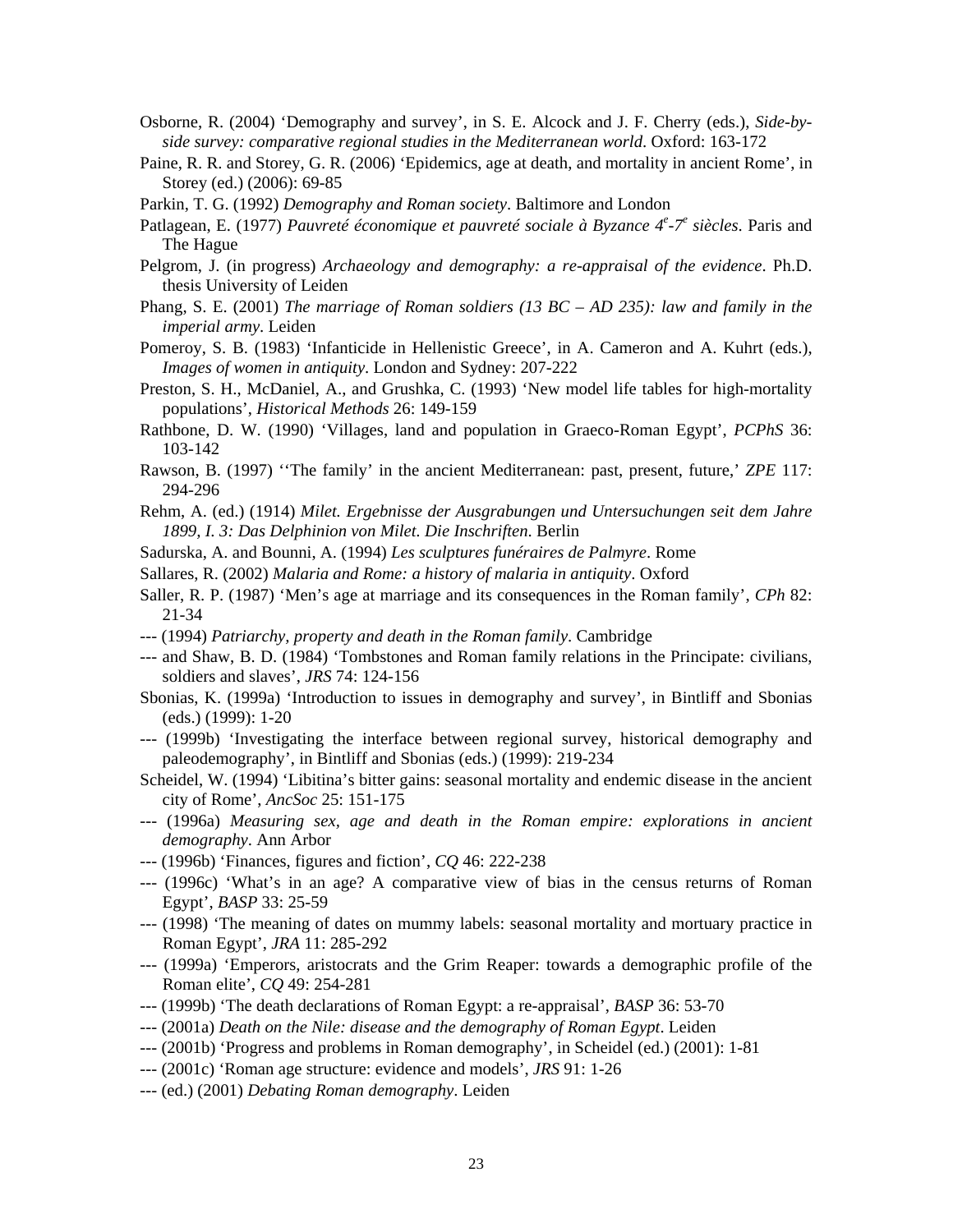- --- (2003a) 'Germs for Rome', in C. Edwards and G. Woolf (eds.), *Rome the cosmopolis*. Cambridge: 158-176
- --- (2003b) 'The Greek demographic expansion: models and comparisons', *JHS* 123: 120-140
- --- (2004a) 'Human mobility in Roman Italy, I: the free population', *JRS* 94: 1-26
- --- (2004b) 'Ancient Egyptian sibling marriage and the Westermarck effect', in: A. P. Wolf and W. H. Durham (eds.), *Inbreeding, incest, and the incest taboo: the state of knowledge at the turn of the century*. Stanford: 93-108
- --- (2005a) 'Human mobility in Roman Italy, II: the slave population', *JRS* 95: 64-79
- --- (2007a) 'Demography', in W. Scheidel, I. Morris and R. Saller (eds.), *The Cambridge economic history of the Greco-Roman world*. Cambridge: 38-86
- --- (2007b) 'Marriage, families, and survival: demographic aspects', in P. Erdkamp (ed.), *The Blackwell companion to the Roman army*. Malden MA and Oxford: 417-434
- --- (2008) 'The demographic background', in S. R. Hübner and D. M. Ratzan (eds. ), *Growing up fatherless in antiquity*. Cambridge
- --- (in press, a) 'Population', in A. Erskine (ed.), *A companion to ancient history*. Malden MA and Oxford
- --- (in press, b) 'Roman funerary commemoration and the age at first marriage', *CPh*
- --- (forthcoming) 'Roman population size: the logic of the debate' (preprint posted at www.princeton.edu/~pswpc/)
- --- (in progress, a) *The demography of the Greco-Roman world*. Cambridge
- --- (in progress, b) 'Sex ratios and femicide in the ancient Mediterranean world'
- Schofield, R. S. and Coleman, D. (1986) 'Introduction', in Coleman and Schofield (eds.), *The state of population theory: forward from Malthus*. Oxford and New York: 1-13
- Sekunda, N. (1992) 'Athenian demography and military strength 338-322 B.C.', *BSA* 87: 311-355
- Sgarlata, M. (1991) *Ricerche di demografia storica: le iscrizioni tardo-imperiali di Siracusa*. Città del Vaticano
- Shaw, B. D. (1984) 'Latin funerary epigraphy and family life in the later Roman empire', *Historia* 33: 457-497
- --- (1987) 'The age of Roman girls at marriage: some reconsiderations', *JRS* 77: 30-46
- --- (1991) 'The cultural meaning of death: age and gender in the Roman family', in D. I. Kertzer and R. P. Saller (eds.), *The family in Italy from antiquity to the present*. New Haven and London: 66-90
- --- (1996) 'Seasons of death: aspects of mortality in imperial Rome', *JRS* 86: 100-138
- --- (1997) 'Agrarian economy and the marriage cycle of Roman women', *JRA* 10: 57-76
- --- (2001) 'The seasonal birthing cycle of Roman women', in Scheidel (ed.) (2001): 83-110
- --- (2002) ''With whom I lived': measuring Roman marriage', *AncSoc* 32: 195-242
- --- (2006) 'Seasonal mortality in imperial Rome and the Mediterranean: three problem cases', in Storey (ed.) (2006): 86-109
- Storey, G. (ed.) (2006) *Urbanism in the preindustrial world: cross-cultural approaches*. Tuscaloosa
- Suder, W. (1988) *Census populi: bibliographie de la démographie de l'antiquité romaine*. Bonn
- --- (1990) *A study of the age and sex structure of population in the western provinces of the Roman empire*. Wroclaw
- --- (1991) *Geras: old age in Greco-Roman antiquity. A classified bibliography*. Wroclaw

Tacoma, L. E. (2006) *Fragile hierarchies: the urban elites of third-century Roman Egypt*. Leiden

- Treggiari, S. (1975a) 'Family life among the staff of the Volusii', *TAPhA* 105: 393-401
- --- (1975b) 'Jobs in the household of Livia', *PBSR* 43: 48-75

Turchin, P. *et al.* (in progress) 'Population and warfare in ancient Rome'